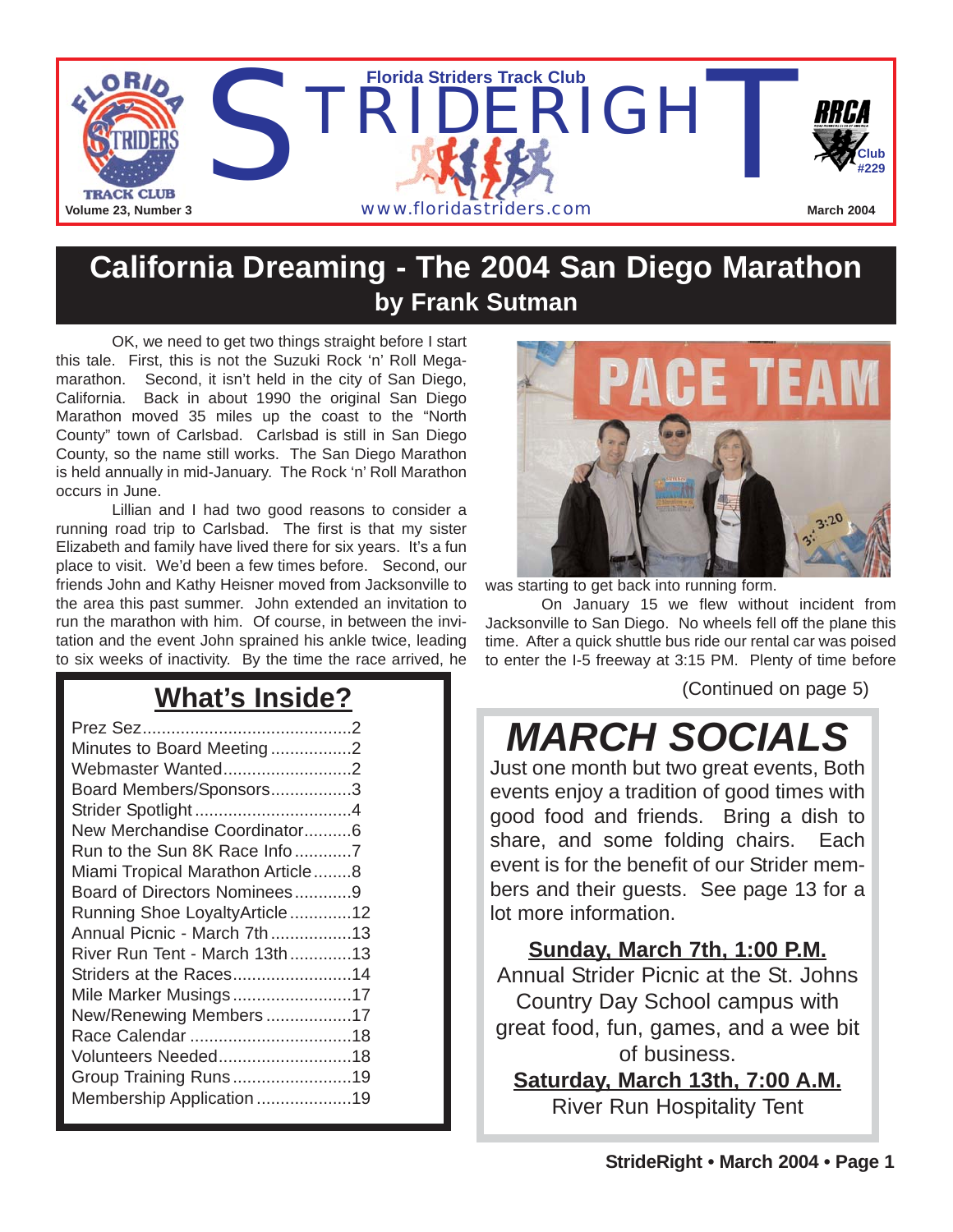# Prez Sez

By Hardie Alexander



As the 2004 running season is getting into full swing, it is my pleasure to address

our club for the final time as Club President. It is quite a busy month to end on, with just all kinds of fun club happenings.

By the time most of you read this our first social of 2004, at the Busch Brewery, with Donna Hicken, as our guest speaker, will undoubtedly be a pleasant memory. Following that will be lots of fun and games at our annual picnic on Sunday, March 7. Before you have time to catch your breath it will be time for this year's Gate River Run, where the Striders will again have a tent set up for your convenience. I am sure that date of March 13 has been on your running calendar for quite some time. Please come out and join in all the fun that these events have to offer. You will be glad you did.

In closing I would like to thank the entire Florida Striders Track Club for making my time as president a most enjoyable experience. You are the best! Thanks for the memories.

## **Webmaster Wanted!**

The Florida Striders Website is very important in our ability to share information effectively. If you have an interest in helping,please contact Bob Boyd (272-1770 or email BobBoydFL@comcast.net) or Bill Dunn (269-3820 or email wm\_dunn@comcast.net.). We could mention the lavish expense account or use of our corporate jet as enticement, but then we would be lying big time! You would make a real difference in our club and that is no

# **Board of Directors' Minutes, 2/10/04**

Hardie Alexander called the meeting to order at 7:10 PM. Directors absent: D. Cahill, J. Nolan, B. Dunn, S. Pentaleri. The previous meeting minutes were approved as written.

**Treasurer's report:** The February Treasurer's report included \$500 income from Centex. The donation was for Run to the Sun's Fun Run. Per the board's previous decision to account for children's running (i.e. proceeds from our four Fun Runs) separately this deposit should be noted as a donation for Run to the Sun Fun Run. Steve and the race directors will decide how the deposit should be accounted for.

**River Run documentary:** Zach Starr filmed the board meeting as part of a class project. He is filming a documentary about the River Run.

#### **Race committee update:**

**Run to the Sun** – Matt has had a difficult time contacting sponsors. He got a good deal on t-shirts (\$2.70 per shirt, usual price is \$3.50) and may need to temporarily borrow money from the general fund. Fliers for the race will be in the Ortega packets.

**Memorial Day** – Frank and Lil distributed the race budget. They added a new line item listed as 'Unconfirmed sponsorship' of \$1335 with the goal of finding sponsors to fill it in and meet the target race profit. A new expense this year is \$200 for the race to be a sponsor for the Green Cove Springs Memorial day events. Frank and Lil will host the volunteer party for the race on June 6th at 3pm. This will also be the Strider Social for June.

**Autumn Fitness** – John checked with OPKC regarding holding an evening race and it does not look like a possibility since the race would have to be finished and cleared out by a certain time.

**Hog Jog** – Nothing to report.

**Website and Website contest:** We are looking for a new webmaster. An advertisement will be posted in E-news and the Strideright.

**Equipment:** The clock is home now.

**Sponsorship program:** Several letters have been sent out to potential sponsors. sponsors.

Letter – London runner: Hardie received an email from a London resimier. Tiarule received an email nom a London res-<br>veheite and suggested some races in London if anyident who saw our website and suggested some races in London if any-<br>one will be traveling there. one will be traveling there.

Open Forum: Bob needs pictures of everyone on next year's board to post with their bios. George got bids on singlets/t-shirts from Justin's Designs. The inerchanguse prices will not increase. Some board mem-<br>bers expressed interest in setting up a group order for CoolMax t-shirts and singlets. Rob G. distributed a list of proposed guidelines for updating the Strider Scholarship application for discussion. The new application will be posted on our website. The support of the support of the support of the support of the support of Designs. The merchandise prices will not increase. Some board mem-

**Super Bowl 2005:** John P. reported that Clay County is organizing an lie. Call for more information. (Continued on page 4)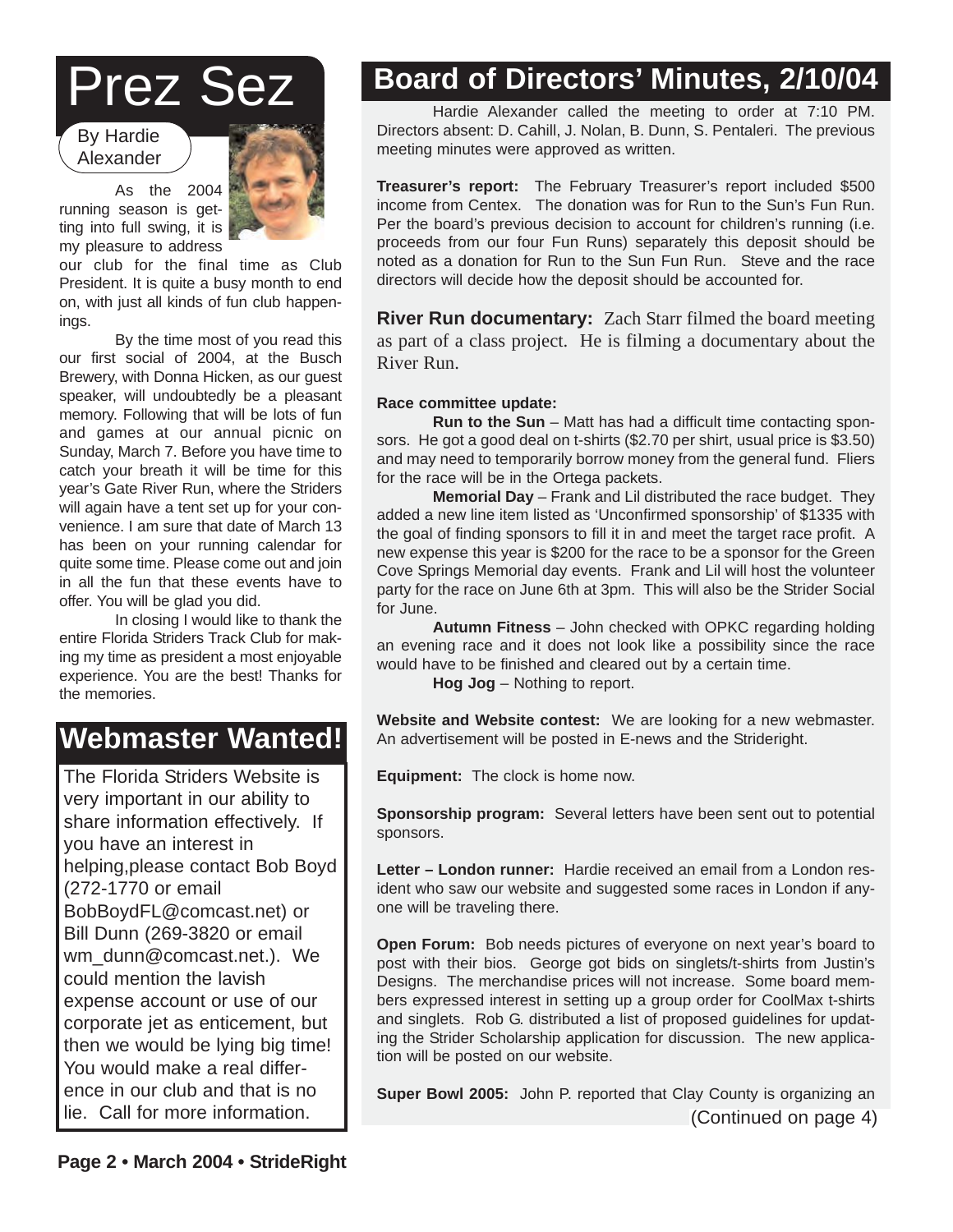



the laws of Florida and is granted federal tax exempt 501(c)3 status under the blanket exemption of the RRCA ID#74-2194707. Strideright is published monthly at P.O. Box 413, Orange Park, Florida. Non-profit Organization Bulk Rate postage is paid at Orange Park, Florida.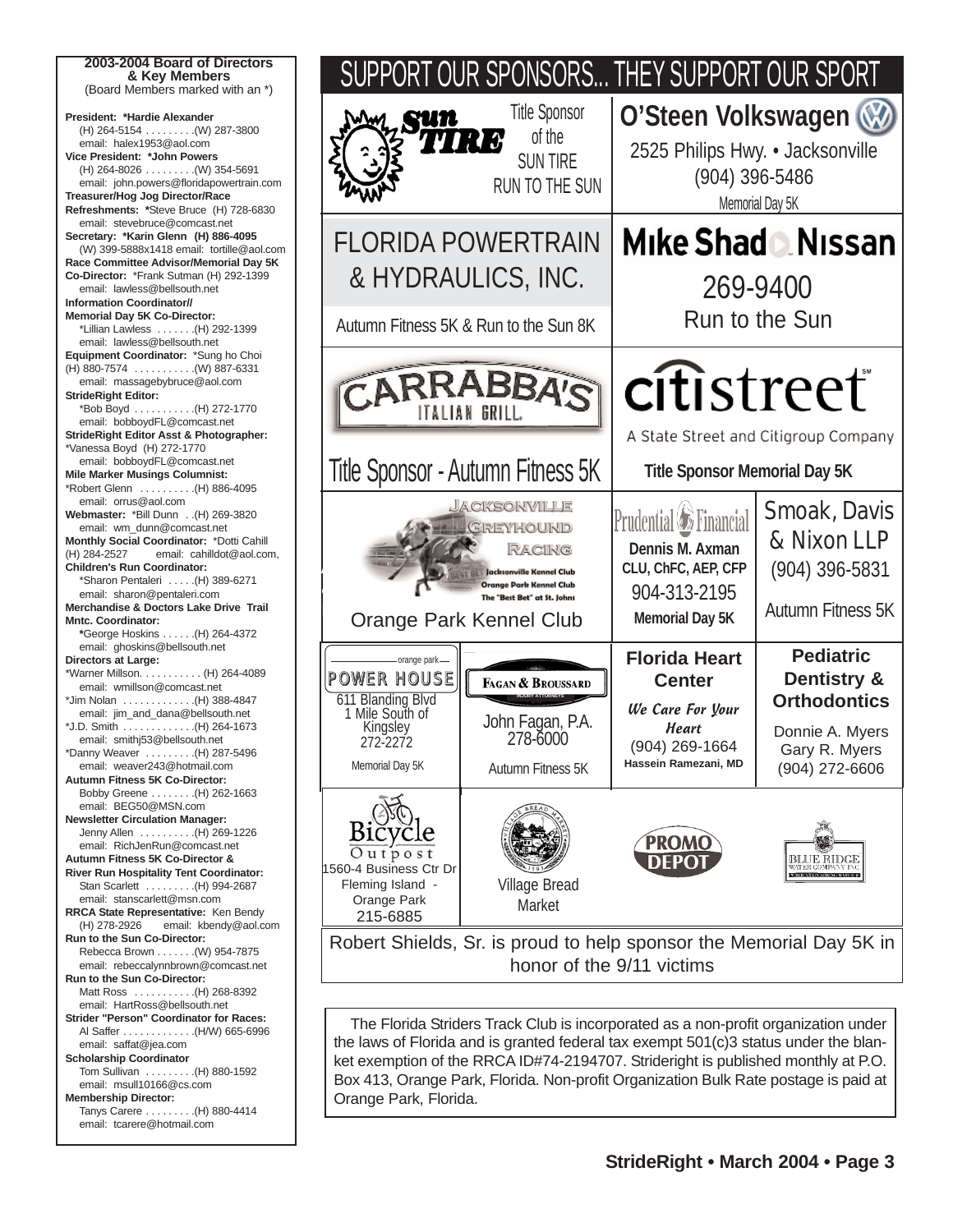## **Board Minutes of 2/10/04 (continued from page 2)**

activity-based super bowl weekend in Green Cove Springs next year. One of the activities is a 5k run to be held on Saturday, February 5th. John proposed that the Striders put on the race and it would become an annual event. The board raised the concerns that timing would be a problem if there were another race on that day. Also finding sponsorship and volunteers for an additional race would be difficult. A suggestion was made to propose to the organizers of the event that the Striders would put on a 1-mile fun run instead of a 5k.

**Doctor's Lake trail update:** George H. noted that the trail appeared to be in good condition and there is not a need to organize another clean up right now. Board members who run on the trail reported that it was fine.

**2004 Board nominating committee update:** Frank distributed a list of the 17 confirmed candidates. Nominations are closed on February 15th.

**Picnic/Social schedule:** The picnic will be held on Sunday, March 7th ,1pm at St. John's County Day school. The social schedule through June is as follows:

February 26th - Donna Hicken at the Busch brewery

> March 7th - picnic April 3rd – Nancy Pullo's house. May is up in the air. June 6th – Frank and Lil's house.

Kent Smith will be the new social coordinator.

The meeting was adjourned at 8:50 PM. Next month's meeting will be Tuesday, March 9th at the library with the new board.

Respectfully submitted, Karin Glenn

### **Strider Spotlight on Nancy Harms by Bob Boyd**



Has someone small, pretty, and fast passed you recently? One of the perks of the Editor's job is that I get to meet and correspond with some very interesting and, at times, downright charming, Club members. This is one of those times. Nancy reminds me of the old adage about "Good things come in small packages." Clearly, fast and well-written young runners do too! The following are Nancy's responses to questions I asked of her:

Background: I was born in Jacksonville, Florida and have lived here all my life. I am nine years old, and a third grader at Beaches Episcopal School.

Interests & Hobbies: My hobbies are collecting minerals and drawing pictures. I also enjoy arts and crafts projects.

Why do you run? I run because it is pretty fun and I would like to be famous.

What is your training plan? I run about three times a week, between 1.2 and 2.5 miles. If I have a race on Saturday, I run two times during the week to practice.

Which races and times are you most proud of? My two Gate River Run 15K records: Seven year old record 1:51.43. Eight year old record: 85.55. My fastest 5K was at Matanzas this year: 24:51. I won the Jacksonville Grand Prix 13 and under age division 2002-2003.

What running goals do you have? I would like to improve my Gate River Run 15K time this year to around 81 minutes. I would also like to beat my 5K time.

There is no doubt in my mind that Nancy will achieve her goals. She is already a good competitor, and her running future looks very bright indeed. Keep up the great running Nancy. We will all be cheering for you.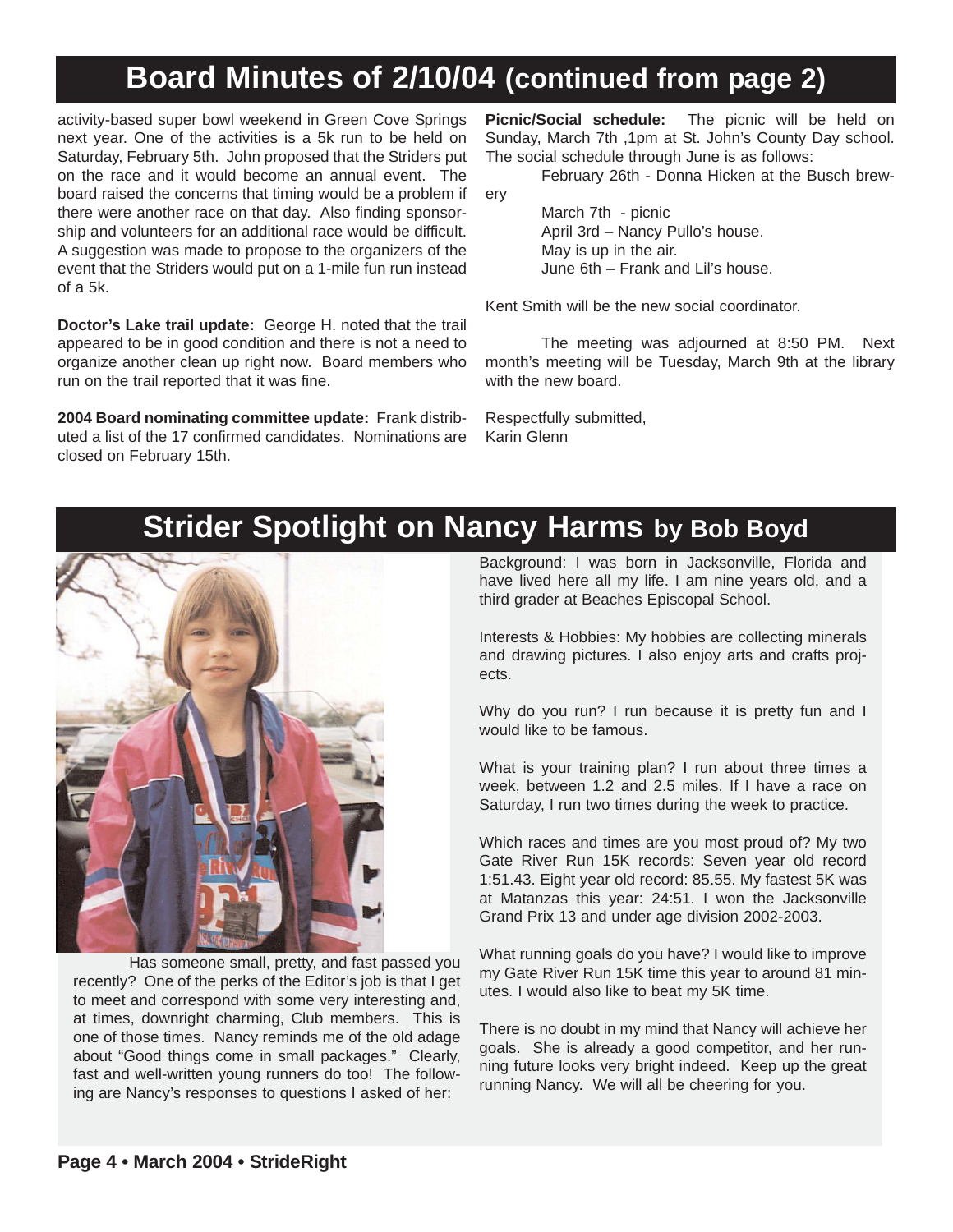## **California Dreaming (continued from page 1)**



rush hour, right? Not! This was the first of several occasions where we made remarks like "I'll never complain about the traffic in Jacksonville again". Eventually we arrived in Carlsbad and had a pleasant reunion with Elizabeth, Jack, and Garrett. Both Jack and Garrett were suffering from the Carlsbad crud, a rather severe form of the common cold.

The next day, Friday, was beautiful with clear skies and temperatures in the 60's. After a leisurely start, we enjoyed lunch at Las Olas on the beach, and then headed down the coast highway to Torrey Pines State

Preserve. Torrey Pines is a series of hills, badlands, and cliffs overlooking the Pacific. It is one of the two places on earth where the *Pinus Torreyana* tree still survives. We had an awesome hike, and then sat in some more traffic on the way back to Carlsbad. John Heisner was returning from Phoenix on Friday evening. We met for dinner at the Karl Strauss Brewing Company. Everyone had a fine time!

Before we knew it, Saturday morning arrived. There was an assortment of children's running events associated with the marathon weekend. Garrett was under the weather due to his cold. Mom opted to have him stay home. The race expo and start/finish line were about 20 minutes north of Elizabeth's home, at the Camino Real shopping mall. We got there in time to meet the Heisners and watch Sarah and Rachel in their one and half-mile fun runs. Great participation! The expo was large and well attended. Next, we rendezvoused with Sharon Pentaleri. She had come all the way from Jacksonville to lead a 4-hour pace group. Sharon had to work the expo in the afternoon. We hoped that we would get to spend more time with her on Sunday.

Lil and I offered to make a pasta dinner for everyone on Saturday evening. Everyone consisted of Elizabeth, Jack, Garrett, all the Heisners, my cousin Judith, and her husband Greg from Ventura County. Roger the neighbor stopped by too. Roger is a long time race coordinator for the marathon. He was kind enough to give me a SD Marathon jacket. Too cool! We all stuffed ourselves. Garrett had much fun playing with the girls.

On Sunday I left the house well before dawn. The race start was a bit odd. There were about 1600 people in the marathon and roughly 4200 in the accompanying half marathon. There was a marathon walker start at 5:30, a marathon slow runner start at 6:30, and the half marathon

start at 7 AM. All these occurred prior to the competitive marathon start at 7:30. Well, after all the early starts, the place seemed practically empty. Finally, the 500 or so runners left for the competitive marathon got the gun, and we were off. The temperature was in the mid-50's and the sun was coming up strong.

I settled into a pace that I hoped would allow me to break three hours. Scott from Lincoln, Nebraska had the same goal. We ran together for the first 15 miles of the race. The course headed west towards the ocean before turning south. It was definitely rolling, but the hills could have been much worse. The organizers took great pains to lay out the flattest marathon course possible in a very hilly area. Well-staffed water stations were placed every mile. Plentiful portapots were also dispersed along the road. There were at least ten bands along the course. Most of them sounded really good! The entire course was 100% closed to traffic. That's a tough trick to pull off with the population density in southern California.

We turned south on the Coast Highway. The ocean was beautiful. I quickly became aware that half of the starters in the 7 AM half marathon were walkers. We started passing walkers. Hundreds of walkers. Thousands of walkers. At about the 6-mile mark the marathon course diverged from the half and turned inland. Finally I got away from the walkers. I was averaging about a 6:45 mile pace and feeling good. A four plus mile out and back brought us by the Legoland Theme Park. There was a good uphill for about a mile in this portion. On the way back down I saw John and Sharon for the first time, along with about 20 others in her pace group. I was now starting to pass early start marathoners.

The course turned east onto the Palomar Airport Road for a five-mile out and back. It passed through a rural canyon with pleasant desert scenery. This section con-

tained a 1-½ mile uphill, which was the longest hill on the course. Lil, Elizabeth, and Garrett met me at the 12 and 15-mile marks to cheer me on. I went through the half at 1:29, feeling pretty good about my prospects of breaking 3 hours. On the way back down, I saw John and Sharon for a second time. John had broken away from the pace group, and was now several minutes ahead of the pack.



Around mile 15 I got

(Continued on page 6)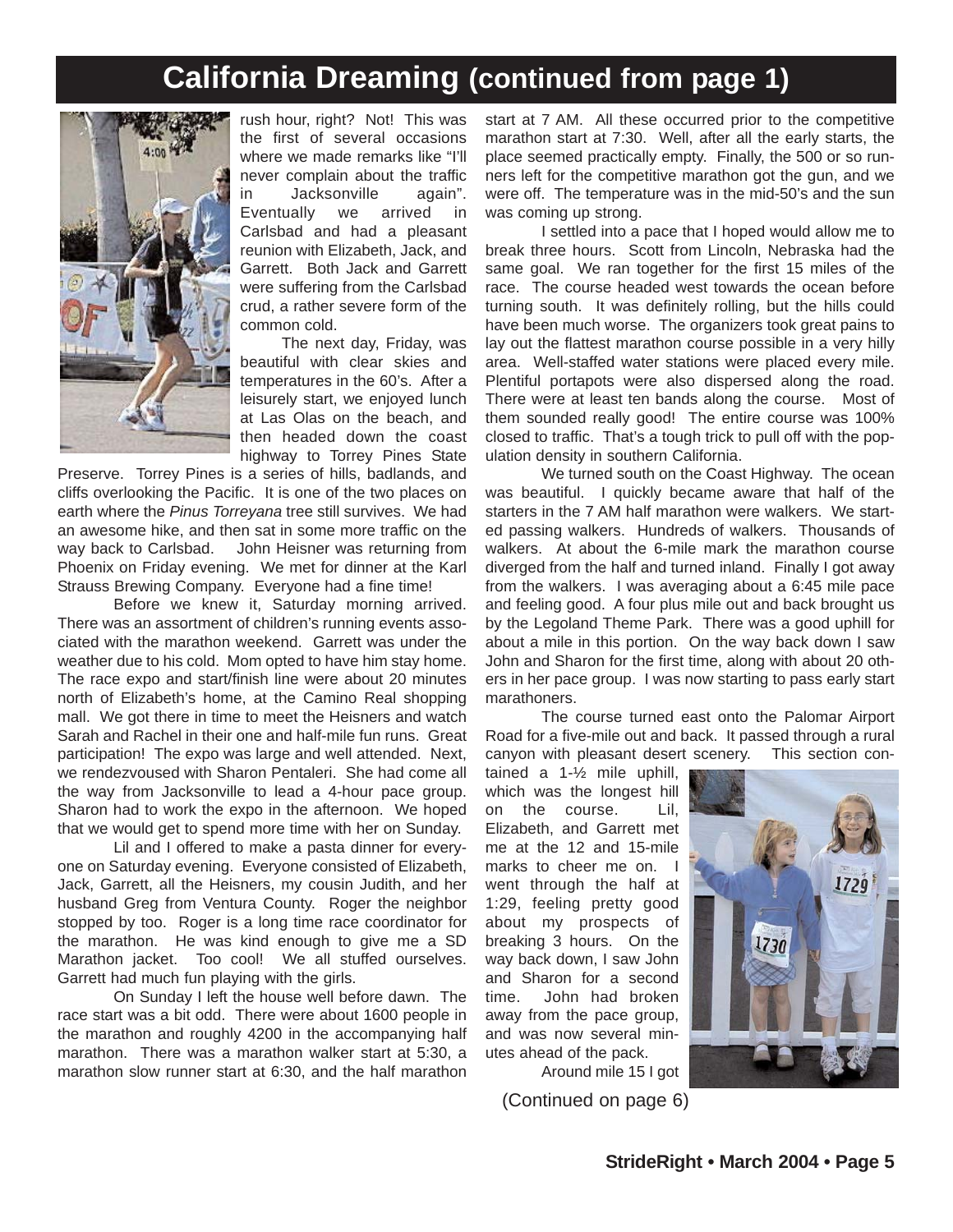## **California Dreaming (continued from page 5)**

ahead of my new buddy Scott. Between miles 16 and 17 the course rejoined the Coast Highway and continued south. There were a couple of good, rolling hills on this section of course. It was fun to see the race leaders heading back north. The coastal scenery was stunning. My support crew was at the southern turnaround. This was at about the 18.5-mile mark. They thought I was starting to look worse for wear. The hills were starting to get to me. I was on pace until the 20-mile mark. I waved to John on his way out one last time. He didn't think I looked that good either.

Then I got tired and slowed down. It wasn't traumatic. I just realized that I didn't have any more 6:45 miles left in me. By mile 23 I was walking the water stations. OK, I didn't have any 7:45 miles left in me either. My buddy Scott passed me, not looking much better than I did. We were still passing walkers and slow runners. I've never passed so many people in my life. The water station crews were terrific and extremely supportive. The race had about 2000 volunteers. This whole town turned out to support the event. Luckily, the last mile was downhill. I loped into the finish line in 3:06:41, in 35th place overall and 6th in my age group. Later, I was surprised to figure out that only five people had passed me during my crash and burn sequence, and that I had passed three myself. Let's chalk it up to a

challenging course. It was tough to keep track of where one was in the race, with all the people from earlier starts out on the road.

My cheering crew found me at the finish. The men's winning time was 2:30. The women's winner had finished in 2:47. We found a good place to watch and waited for John. He came cruising in at 3:39:07. Sarah and Rachel had made some awesome signs to show their admiration of dad's running skill. We saw a 91-year old woman finish the half marathon. Sharon finished in 3:59:48, within 12 seconds of her goal pace. She carried a large 4:00 sign with her for the entire race. Arms of steel! Everyone thought the race was extremely well organized, had excellent volunteer support, and was very friendly.

After a shower and nap, we headed over to the Heisners to watch football and eat. Sharon stopped by before catching a red-eye home. We finally got a chance to visit. Needless to say, it was an early evening for most. The next morning Lil and I said goodbye to everyone and headed back to Florida. We packed a lot into a long weekend. You can find out more about the race at www.sdmarathon.com, just in case you want to consider a fun road trip to the left coast next year!

## **New Florida Striders Merchandise Coordinator! Meet George Hoskins by Lillian Lawless**



The Florida Striders Track Club has a new Merchandise Coordinator, George Hoskins. I have been handling the merchandise for the past four years and have recently passed the merchandise torch on to George. George has been a Strider for several years and is a

member of the Striders Board of Directors.

For those of you who do not know George, let me introduce him to you. George grew up in East Tennessee before going to college in Kentucky where he started his running career on the cross-country team. He has been running ever since as a form of relaxation, fitness, competitiveness, and for the social aspects of running. George supports the Striders commitment to

top-quality races, and our efforts to further running as a family activity in the local community.

When George is not dealing in club related activities, he is a professional Social Worker at NAS Jacksonville Navel Hospital. George has been a Social Worker for over twenty-two years. George is presently the Director of the Social Work Department at NAS. He is also involved with the Jacksonville Camera Club and he is an amateur outdoor photographer. George also coordinates the Doctors Lake Trail Maintenance in Orange Park.

George's goals for the merchandise is to do it as well as it has been done in recent years, and to encourage even more Striders to attend races in Strider gold and red. So if you do not have any Strider gold or are in need of some new Strider merchandise, please see George at the Striders River Run Tent or any of the four annual Strider races. You can contact George at 264- 4372 or ghoskins@bellsouth.net to purchase Strider Merchandise.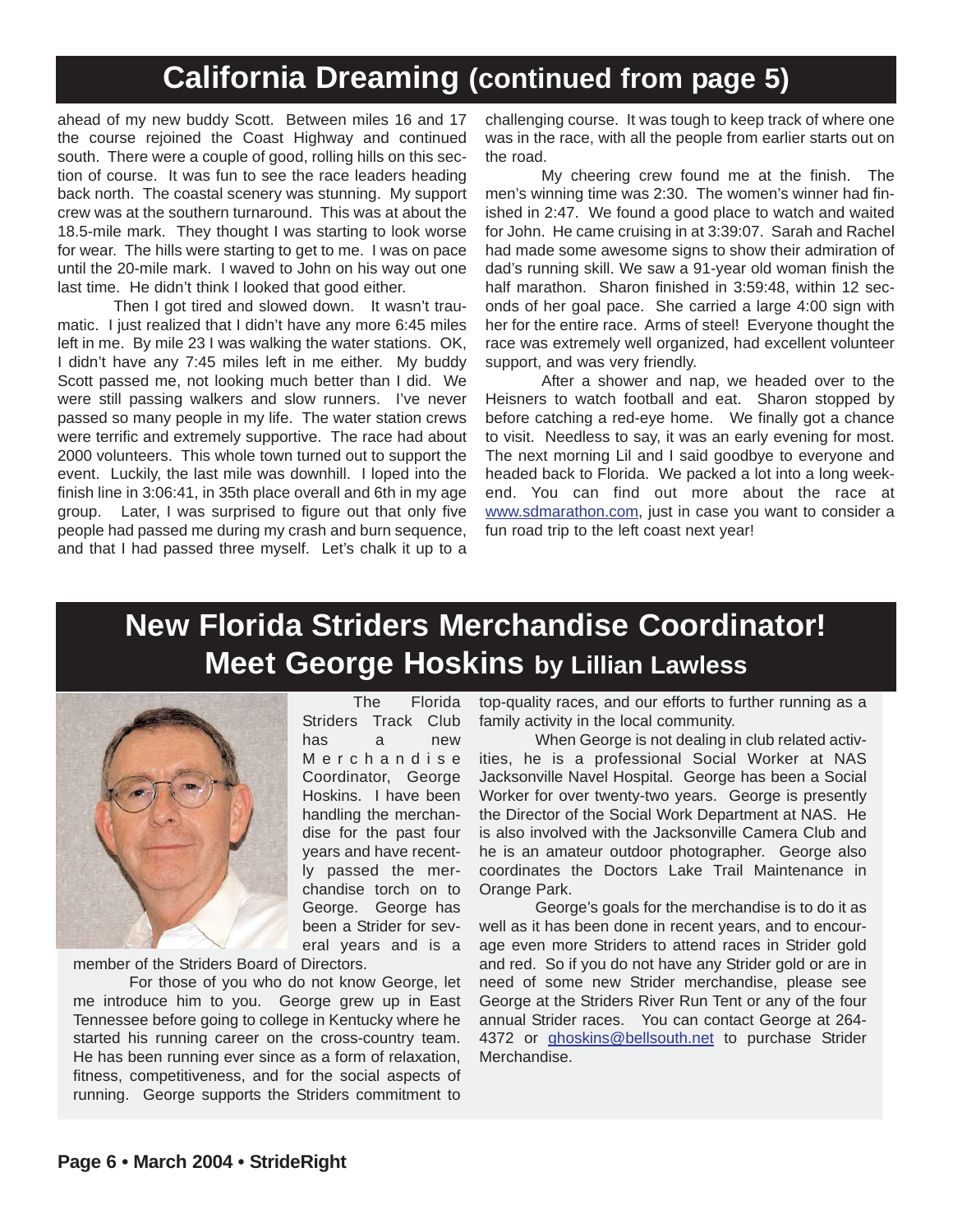

**Saturday, April 17, 2004 · 8:00 AM**

**This is the 2004 RRCA Florida 8K State Championship Race. It starts and finishes at the Orange Park Kennel Club. USATF Certified Course (FL-02015DL) and stays off of U.S. 17** 

### **Age Group Awards through 6th Place!**



**8K AWARDS:** Top 3 Male & Female; Top Masters, Grand Masters; & **Super Grand Master (over 60) plus Top 6 in each age group**, Male & Female: **AGE GROUPS**: 10 & under, 11-14, 15-19, 20-24, 25-29, 30-34, 35- 39, 40-44, 45-49, 50-54, 55-59, 60-64, 65-69, •<br>70-74, 75-79, 80 & over. (No multiple : 70-74, 75-79, 80 & over. awards)

Walkers are invited to join us, however there . will be no Walking Awards category in this: race.

**FUN RUN:** There is no charge for the Fun: Run, but all runners must complete an entry form. Ribbons awarded to all finishers.

**RACE PACKET PICKUP:** Day of race only. Packet pickup & day of race registration will begin at 6:30 AM.

**COST:** Please see the following table:

| <b>Race Entry received:</b> | <b>Strider or</b> | Not a                     |
|-----------------------------|-------------------|---------------------------|
|                             | <b>Military</b>   | Strider                   |
| by April 7th                | $*\$12$           | $\overline{\text{3}}14$   |
| 4/8 thru 4/16               | $*\$15$           | $\overline{\text{*}}\$17$ |
| Race Day                    | **\$20            | $**$ \$20                 |

\*There is an additional \$2 discount if you have your own ChampionChip except for day of race Registration (see entry form to enter your personal chip number.)

There are no discounts available for Day of Race Registration and personal

ChampionChips cannot be used. All Day of Race entries are \$20.

**Registration includes:** Post-race refreshments & race results, which can be viewed at www.coolrunning.com. Run to the Sun T-Shirts are guaranteed to all pre-registered 8K entrants.

**Make check payable to:** Run to the Sun 8K **Mail completed application & check to:**  Run to the Sun 8K

2941 Cherokee Ave. #3

Jacksonville, FL 32210

Race fees are non-refundable. **More Information:** Contact Rebecca Brown at 904-954-7875, or Matt Ross at 904-268- 8392, email: HartRoss@bellsouth.net. Also see www.floridastriders.com RRCA Guidelines prohibit the use of radio headsets or other portable sound

systems, wheeled conveyances (excluding racing wheelchairs) but including skateboards, roller skates or blades, baby joggers, bicycles, etc. Animals are



**Mike Shad Nissan** 269-9400

FLORIDA POWERTRAIN & HYDRAULICS, INC.

FREE 1 mile Fun Run at 9:30 AM. \$1500 for the top 5 schools with the most finishers!







|                                                                                                                                                                                                                                                                                                                                                                                                                                                                                                                                                                                                                                                                                                                                                                                                                                                                                                                                                                                                                                                                                                                                                                                                                                                                                                                                                                                                                                                                                                |                                                                                                            |  |  |     |  |  |      |  |                                    |  | prohibited except for trained quide dogs used by blind runners.<br>RUN TO THE SUN 8K & ONE MILE FUN RUN ENTRY FORM |                                               |                 |                               |  |                      |      | ONLY) | RACE# (FSTC USE |                               |                         |                      |                                                       |
|------------------------------------------------------------------------------------------------------------------------------------------------------------------------------------------------------------------------------------------------------------------------------------------------------------------------------------------------------------------------------------------------------------------------------------------------------------------------------------------------------------------------------------------------------------------------------------------------------------------------------------------------------------------------------------------------------------------------------------------------------------------------------------------------------------------------------------------------------------------------------------------------------------------------------------------------------------------------------------------------------------------------------------------------------------------------------------------------------------------------------------------------------------------------------------------------------------------------------------------------------------------------------------------------------------------------------------------------------------------------------------------------------------------------------------------------------------------------------------------------|------------------------------------------------------------------------------------------------------------|--|--|-----|--|--|------|--|------------------------------------|--|--------------------------------------------------------------------------------------------------------------------|-----------------------------------------------|-----------------|-------------------------------|--|----------------------|------|-------|-----------------|-------------------------------|-------------------------|----------------------|-------------------------------------------------------|
|                                                                                                                                                                                                                                                                                                                                                                                                                                                                                                                                                                                                                                                                                                                                                                                                                                                                                                                                                                                                                                                                                                                                                                                                                                                                                                                                                                                                                                                                                                |                                                                                                            |  |  |     |  |  |      |  |                                    |  |                                                                                                                    |                                               |                 |                               |  |                      |      |       |                 |                               |                         |                      |                                                       |
| <b>First Name</b>                                                                                                                                                                                                                                                                                                                                                                                                                                                                                                                                                                                                                                                                                                                                                                                                                                                                                                                                                                                                                                                                                                                                                                                                                                                                                                                                                                                                                                                                              |                                                                                                            |  |  |     |  |  |      |  | XL                                 |  | <b>RUN</b>                                                                                                         | Last Name                                     |                 | <b>FUN RUN</b><br>(no charge) |  | Personal<br>Champion |      |       |                 |                               | Ever run/walked a race? |                      |                                                       |
|                                                                                                                                                                                                                                                                                                                                                                                                                                                                                                                                                                                                                                                                                                                                                                                                                                                                                                                                                                                                                                                                                                                                                                                                                                                                                                                                                                                                                                                                                                | Age                                                                                                        |  |  | Sex |  |  |      |  | Adult Sizes (T-Shirts for 8K only) |  |                                                                                                                    |                                               |                 |                               |  |                      |      |       |                 |                               |                         |                      | Chip # (can NOT be used for Day of Race registration) |
|                                                                                                                                                                                                                                                                                                                                                                                                                                                                                                                                                                                                                                                                                                                                                                                                                                                                                                                                                                                                                                                                                                                                                                                                                                                                                                                                                                                                                                                                                                | Street Address (include apt. number)                                                                       |  |  |     |  |  |      |  |                                    |  |                                                                                                                    |                                               |                 |                               |  |                      |      |       |                 |                               |                         |                      |                                                       |
|                                                                                                                                                                                                                                                                                                                                                                                                                                                                                                                                                                                                                                                                                                                                                                                                                                                                                                                                                                                                                                                                                                                                                                                                                                                                                                                                                                                                                                                                                                |                                                                                                            |  |  |     |  |  |      |  |                                    |  |                                                                                                                    |                                               |                 |                               |  |                      |      |       |                 |                               |                         |                      |                                                       |
| City                                                                                                                                                                                                                                                                                                                                                                                                                                                                                                                                                                                                                                                                                                                                                                                                                                                                                                                                                                                                                                                                                                                                                                                                                                                                                                                                                                                                                                                                                           |                                                                                                            |  |  |     |  |  |      |  |                                    |  |                                                                                                                    |                                               | Fee Enclosed \$ |                               |  |                      |      | State | Club Member     | <b>Florida Striders Track</b> |                         | Zip Code<br>Military |                                                       |
| <b>Telephone Number</b><br>I know that running a road race is a potentially hazardous activity. I should not enter and run unless I am medically able and properly trained. I agree to abide by any decision of a race official relative to my ability to<br>with running in this event including, but not limited to: fall, contact with other participants, the effects of the weather, including high heat and/or humidity, traffic and the conditions of the road, all such risks being<br>knowing these facts and in consideration of your accepting my entry I, for myself and everyone entitled to act on my behalf, waive and release the FSTC, RRCA and the town of Orange Park and all sponsors, their representati<br>or liabilities of any kind arising out of my participation in this event even though that liability may arise out of negligence or carelessness on the part of the persons named in this waiver. I also agree that I may be ex<br>race by qualified race personnel in the event medical problems of any cause arise. The race officials or the qualified personnel have the right to disqualify me and remove me from the race if, in their opinion, I may be su<br>and agree to abide by the RRCA Guidelines which prohibit the use of radio headsets or other portable sound systems, wheeled conveyances (excluding wheelchairs) including skateboards, roller skates or blades, baby joggers,<br>for trained guide dogs used by blind runners. Rev. 6/00. |                                                                                                            |  |  |     |  |  |      |  |                                    |  |                                                                                                                    |                                               |                 |                               |  |                      |      |       |                 |                               |                         |                      |                                                       |
|                                                                                                                                                                                                                                                                                                                                                                                                                                                                                                                                                                                                                                                                                                                                                                                                                                                                                                                                                                                                                                                                                                                                                                                                                                                                                                                                                                                                                                                                                                | Your Signature<br>Make Check Payable to: Run to the Sun 8K • 2941 Cherokee Ave #3 • Jacksonville, FL 32210 |  |  |     |  |  | Date |  |                                    |  |                                                                                                                    | Parent's Signature (if under 18 years of age) |                 |                               |  |                      | Date |       |                 |                               |                         |                      |                                                       |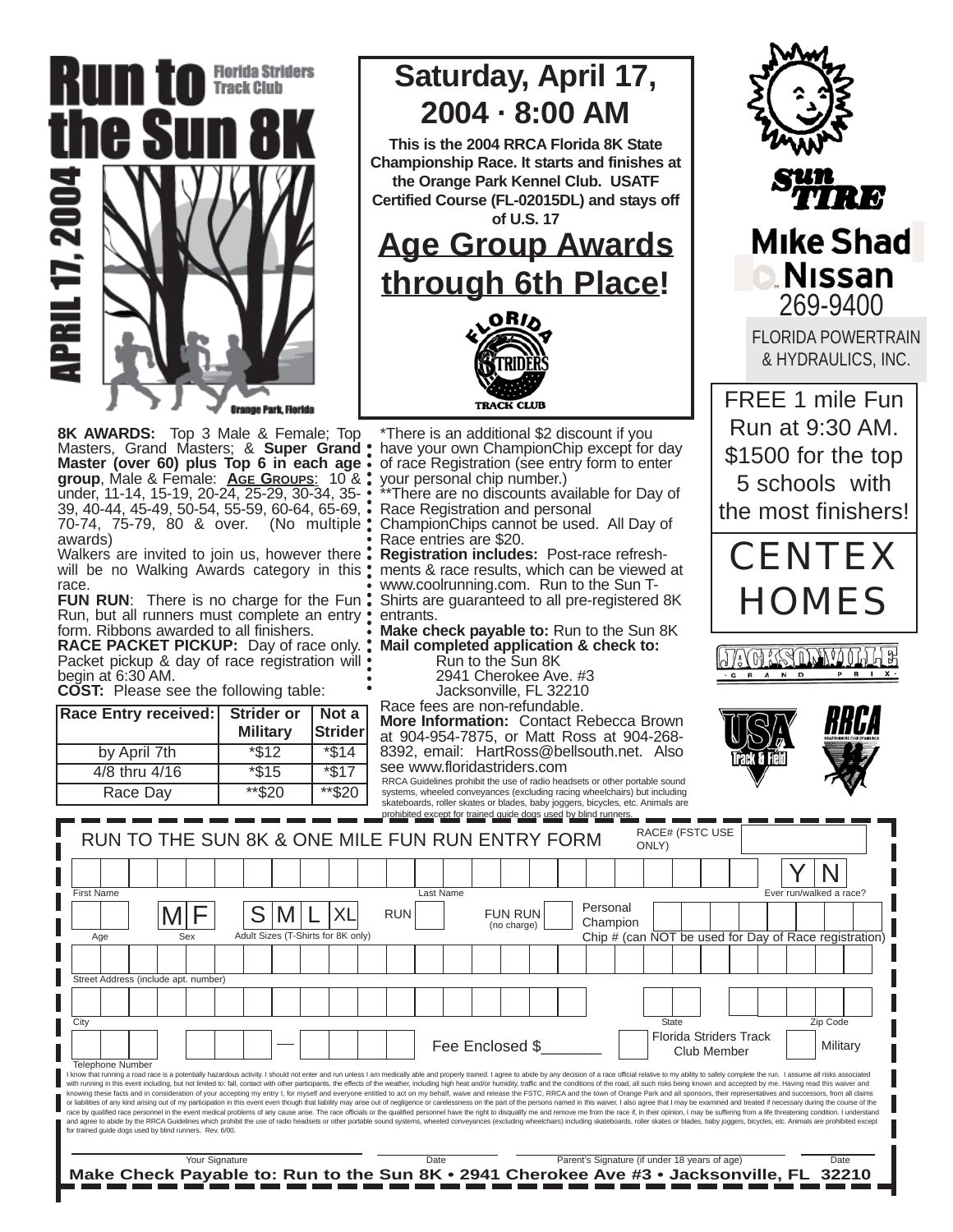### **Miami Tropical Marathon 2004 by Augie Leone**



I really looked forward to the Miami Marathon as a different strategy was planned to possibly solve how badly I had felt in past marathons. I attended the Expo on Friday afternoon at the Hyatt Hotel. Driving access was easy, with very little city driving once you were off the highway. The Hyatt parking garage is shared with a bank with the exit from

the garage being in the bank. You did need to be careful to exit properly for the hotel.

Picking up my packet, chip, and chip testing was quick. In all Expo's, it's necessary to walk thru the entire Expo to get your shirt. At first it appeared that the Expo was small but it was in two areas and certainly covered all the basic companies. I saw a bargain on a long sleeve running shirt and was sorry I didn't buy it. Plenty of hand outs of energy bars and Cliff Bar had their usual tasting table.

Sunday at 3 AM my breakfast was a banana, orange, water, and coffee. In my new strategy this would be my only water until the 6 mile water stop. I've done ten marathons but feel like I have had one marathon experience repeated ten times. The new strategy was to eliminate gels and sports drink to resolve uneasy stomach and reduce lactic acid levels felt in those last miles. My plan was for water only with a salt/potassium capsule at 6 miles and each 4 miles after. All training runs were done this way. Also I wanted to avoid my most common mistake, going out too fast. My goal time was 4:45 to qualify for Boston in 2005 in the 75 age group. The plan to control my pace was to run by my heart monitor. Based on my training runs, my pulse would get to 120 in the first half and 130 in the second half.

I drove to the Bayside parking garage, arriving about 4:45 AM for a 6:00 start time. It don't get any better than this. Parking was literally across the street from the start line and one block from the finish line. Starting corrals were based on your number, which they checked as you entered.

The rain was timed perfectly for the duration of the run. It started at 5 minutes before the gun and ended at about 11AM. The temperature was 70 degrees but with the rain it felt like 60 degrees. Because of the rain, several empty bandstands were noted, but music was playing. People were standing out in the rain cheering us on.

It only took me about 2 ½ minutes to cross the start line. The first 10 miles are across the causeway to South Beach, along the beach area and across another causeway. You could see the outline of some cruise ships and it's a beautiful area but it was too dark to appreciate it all.

Water stops were plentiful with both sports drink and water. At about the 18 mile mark gels and bars were available. Plus, people in the neighborhoods were handing out bananas and orange wedges. I accepted those but declined offers for beer. This was a very nice tree lined area.

Race timing is another issue. The first chip mat check point was at the 10K, however, this timing information was not provided in the computer data. Other chip mats were at the half, at 20 miles, and an unknown point. The half and 20 mile information was given. There was a chip mat about 20 yards in front of the finish banner plus mats under the banner. Your name was called off before the banner so the front one was for recognition. As I crossed under the banner my time was clearly 4:46:46 as is verified by pictures on the internet. However, the computer printout gave me a gun time of 4:44:50. During the run the mile split times seemed erratic. Using the times provided to calculate my pace between half, 20 miles and the finish definitely made no sense. The half marathon clock looked very reasonable in retrospect but the 20 mile clock reported a much faster average pace than was realistic. I feel something wasn't right in this area.

As to my personal race plan, only 2 miles out I was worried I was going too slow. When I checked my pulse, it was 125. I could not believe it. It must have been marathon excitement. I passed two water stops. At the third water stop I took my first drink and capsule. At mile 10, I had my second water stop and a potty stop. My half was at 2:17. It really thinned out when the half marathoners finished. My pulse was holding at 125. I took my third water stop shortly after the half way point. The orange sections and banana I ate around 17 did not bother my stomach. Then I was anxious for water. Finally 18 miles, where I first took a potty stop then grabbed two cups of water. I saw the 20 mile clock. I thought I needed to pick up the pace but my pulse was at 135. The miles seemed like they were getting longer and my legs were sore, but still not feeling like logs. Mile 22 at last, I got my water. Now I was really talking to myself. "Why was I doing this?" I wanted to walk. I kept repeating to myself, "If you walk, it's over." I took inventory: pulse 135, okay; legs sore but no pain, okay; just plain tired, yes; but that was no excuse to walk. Now I did not pass up any water stops, it's an excuse to walk. I repeated my mental inventory many times. At my last water stop I feel like it's sloshing in my stomach. At mile 25, my pulse was 142. No prob-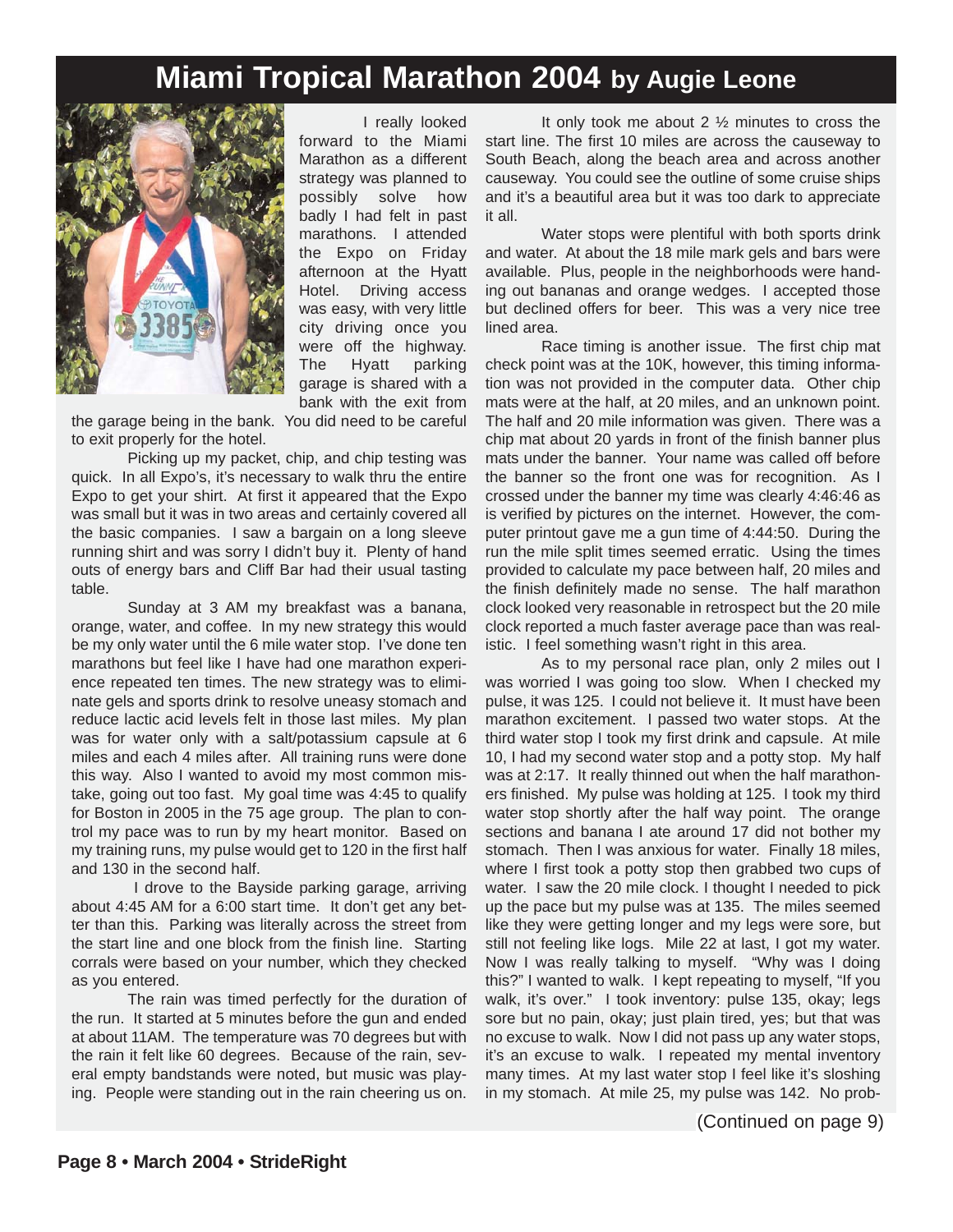## **Miami Tropical Marathon 2004 (continued from page 8)**

lem now. Finally mile 26 and I tried to finish strong but there was not much left. I just made it, coming in over goal on gun time but under on net time.

There was plenty of help as you crossed the finish line. They quickly asked if you were okay, handed you an opened bottle of water, removed your chip, and hung the medallion on you. No aluminum capes. The beer wagon was the next thing in line before the food.

To me, the food was disappointing. Maybe it's because the majority ran the half, only about 1,780 finished the full marathon and by the time I got there it was picked over. The only fruit was bananas. I only saw plain bagels that we had to pick out of a bag and finally found a package of small cupcakes.

I waited it out until noon for the awards. Picked up 2 beers and watched the awards. First they went through the half marathon and, finally, the marathon. It was worth it. Toward the end, it was really thinned out and the announcer finally weakened and said, "If anybody left out there thinks they have an award just come up and give me your name." I happily got my time and 2nd place award in the  $70 - 74$  age group and headed home. My 11th marathon is history.

### **Board of Directors Nominees for 2004/2005**

**Marie Allison:** Marie has been a Strider for several years and is very eager to serve on the Board and become more involved with the club. She has been running for about 7 years. Marie has run several half marathons but never the full 26.2. Her goal in 2004 is to run the Jax Marathon in December. Marie also cycles



and teaches spinning classes at Baileys Gym occasionally. She is a Jacksonville native and has lived in Orange Park since 1975. Marie is the Assistant Director of Market Development for a Professional Liability Insurance Company. She is married with two teenage children.

**Bob Boyd:** Bob has been on the Board for three years now and also serves as the StrideRight Newsletter Editor. He was the Membership Director for three years, transitioning that position to Tanys Carere in the beginning of this year. Never think his work with the Striders happens without a lot of help from his



bride of twenty one years, Vanessa. Bob has been running with the Striders since about 1990 and feels very fortunate to have been able to enjoy running for some thirty years now. He strongly hopes he can help others enjoy running too and make it a life long pursuit. Bob is particularly trying to promote more Children's Run/Walk programs in the Elementary Schools to help children begin healthy and fun habits. He is also actively pursuing additional sponsors so we can expand those programs. Bob retired several years ago from BellSouth but has lost all that "spare" time between the Striders, Grandchildren, and other interests.

**Vanessa Boyd:** Vanessa has served on the Board for three years now and does a lot to help with the Editor functions. She has also become the Strider photographer at most of our events and provides most of the pictures found on our web site and in the Newsletter. While officially retired, Vanessa still enjoys helping at the Orange Park Hospital one or two days a week as a Physical Therapist. Her real passion is writing music and those grandchildren of



theirs. She's been a Strider since about 1990.

**Tanys Carere:** Tanys has been a Florida Strider member for two years now and began serving as our Membership Director at the beginning of this year. She moved to Jacksonville from Canada five years ago to escape the cold and is currently employed as an Accountant by a private investment company. In her spare time if she's not



out running, lately you can find her at the gym lifting weights, on the courts playing tennis, at the beach surfing or doing hot yoga, attending a Bible Study group or trying to sneak in some attention to her two cats (to mention only a few extra-curricular activities). Currently she is training for the Boston Marathon in April but enjoys the social aspect of running with friends the most. Speaking of the social aspect, she volunteers to hold Strider socials or meetings anytime in her new spacious home! The only requirement is for everyone to bring some snacks!!

**John Craddock:** John has been a Florida Strider since 2002. He is 34 years old and moved from San Diego, Ca to Jacksonville in February 2002. It was in January of 2000 that John really started running as he began his training for the San Diego Rock and Roll marathon. After experiencing the elation of completing a marathon, he was hooked on running and has maintained his running base. Since San Diego offered the best year-round weather conditions for

(Continued on page 10)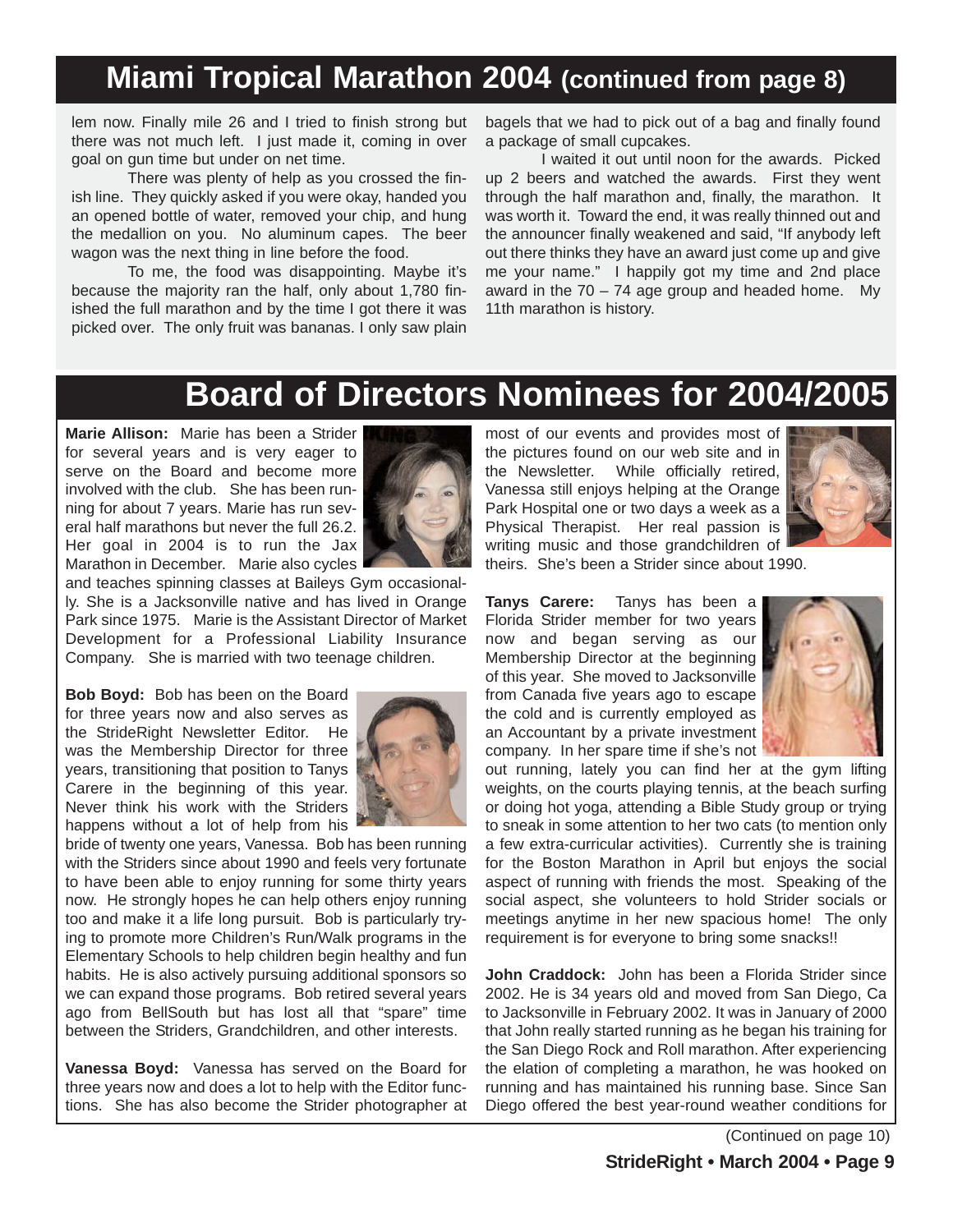# **Board of Directors Nominees for 2004/2005 Term**

#### **(John Craddock - continued from previous page)**

outdoor athletes, John was easily persuaded to get into triathlons and he completed his first Olympic Distance Triathlon in 2001. After that experience there has been no turning back. John currently enjoys training for triathlons with running as his favorite of the three sports.

John is in the US Navy stationed at Mayport. His father was also in the Navy and until the age of 9, John grew up here in Jacksonville. In 1979, his family moved to the Republic of Panama where John eventually graduated from High School and returned from the states to go to college. He feels extremely fortunate to be here in Jacksonville as his parents, his sister and her husband and his two nieces all live here in Jacksonville.

John is very excited to be considered for membership on the Strider Board. The Striders are one of the biggest running groups in the area and are very active in the Jacksonville running community. Their contributions to our local community really help to promote a healthy lifestyle through their organized runs, weekly running groups, dinners, and regular social gatherings helping to promote a balanced lifestyle.

**Karin Glenn:** Karin has been a board member for two years and would like to serve again this year. She is currently the club secretary. She has been a tester/designer for Sungard Corbel for the past four years working on defined benefit pension plan administration software. Running-wise she is currently trying to find the optimal training level somewhere between running fast and



running her legs to the ground. For the upcoming year she would like to see the club continue it's focus on children's running, put on 4 quality races, and continue with the quarterly dinner and monthly socials. She has enjoyed being on the board and is looking forward to serving another year.

**Robert Glenn:** Robert has been a director for two years and would like to serve again this year. He is currently the Mile Marker Musings columnist. Rob is a pilot with the U.S. Navy Reserves part time and looking to start flying full time for a major airline soon. He thinks the club is on the right track by sticking to basics, i.e. putting on a few quality races



each year and supporting children's running.

**Gary Hallett:** Gary is excited about the opportunity to serve as a Board member and looks forward to giving back to the running community through this great organization. He moved to Jacksonville in 1996 after living previously in

Chicago, Birmingham and Toronto, Ontario. A native of Eastern Canada, he is a Montreal Canadians hockey fan, known to travel great distances during the season to catch the Habs in action. Gary began running in January 2000, his goal to complete the Gate. Nearly 4000 miles and 3 marathons later he is hooked



on the sport and currently in training for the inaugural Bluenose Marathon in Halifax, Nova Scotia. Despite the feeling of completing 26.2 miles he says, "Finishing the Outback Classic this past November with my 16 year old son is my proudest moment in running". His sons Ryan and Christopher live in Orange Park. Gary has been a member of the Striders since March 2000. He works at Southeast Atlantic Beverage.

**George Hoskins:** George joined the Striders in 2000. He was previously a member in the early 1980's. He has coordinated the Doctor's Lake Trail clean-up effort and has volunteered at Strider races. In 2004 he will take over management of Strider merchandise. George enjoys the club's Sunday morning training



runs, races, and programs. As a board member he will support our commitment to top-quality races and all Strider efforts to further running as a family activity in the local community. George works as a civilian social worker at the Naval Hospital in Jacksonville. George and Mary have lived in Orange Park for over twenty years and have two adult sons.

**Lillian Lawless:** Lillian has been a director since 2000 and would like to serve for an additional year. She is currently Race Director for the Memorial Day 5K, publisher of the popular Strider e-News, and is very involved in the current effort to recruit new club sponsors in order to further enhance our programs. Lil puts a tremendous effort into making our events fun for both participants and volunteers. She just turned over club merchandise responsibilities to George Hoskins, after a 4-year stint. Lillian's other interests include two Australian Shepherds, walking, garden-

ing, home improvement projects, and travel. She's also been known to cohost a wild mimosa stand near the finish of the Thanksgiving Outback Half Marathon.

**Frank Sutman:** Frank Sutman has been a

(Continued on page 11)

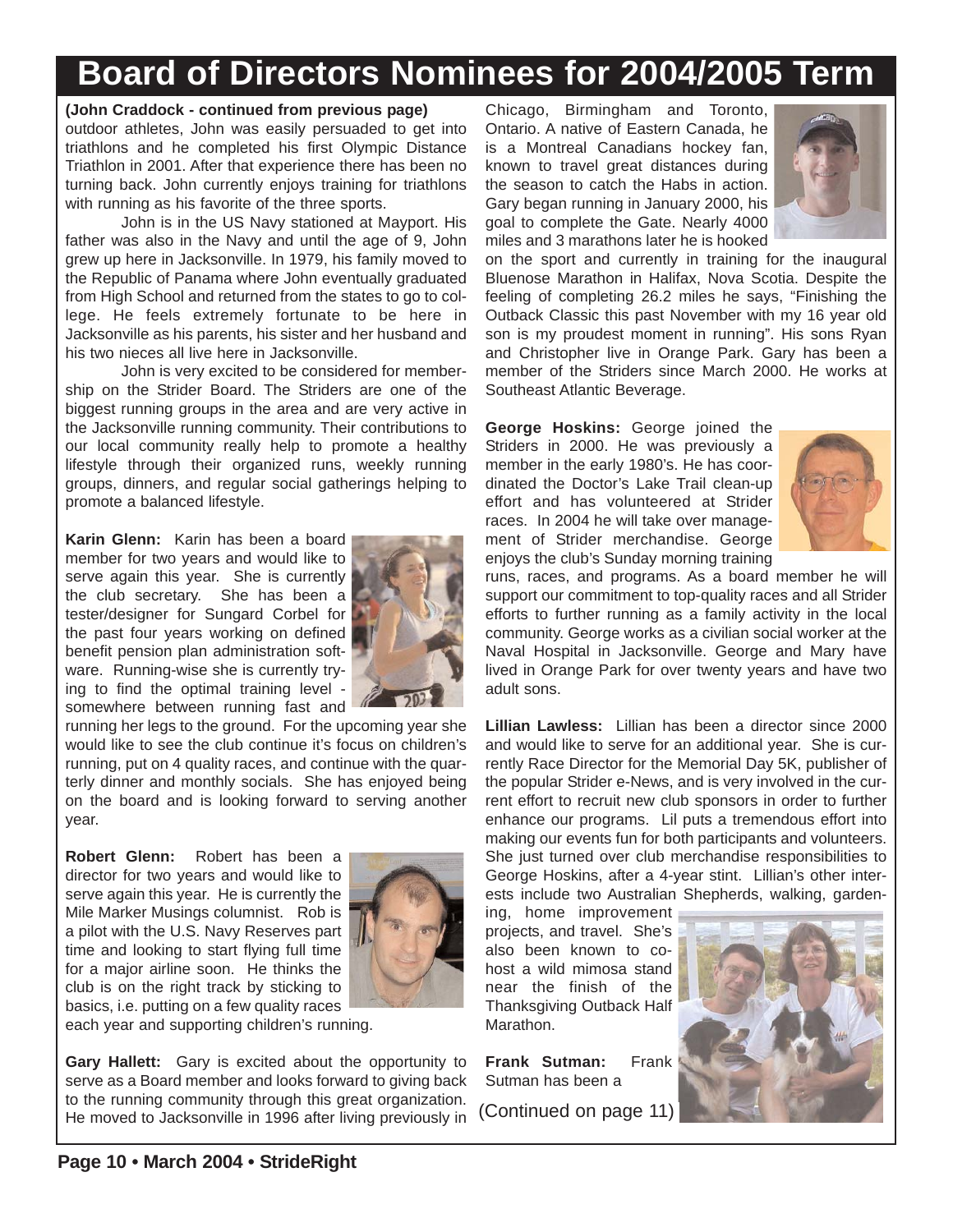# **Board of Directors Nominees for 2004/2005 Term**

#### **(Frank Sutman - continued from previous page)**

director since 2001 and would like to serve for an additional term. He co-directs the Memorial Day 5K with Lillian, and is Race Advisor for the other three Strider annual races. Previously, he was club secretary and had codirected the Hog Jog for two years. Frank ran his first road race in 1975 and his first marathon in 1976. It stuck. Frank wants to make sure that our club races remain high quality events, and is always trying to help develop future club leaders. His day job involves creating new and more efficient papermaking technology. As a result, he truly enjoys receiving a printed copy of *The StrideRight* in the mailbox every month.

**J. D. Smith:** J.D. started running in the Navy to stay in shape. His first race was a Strider's Autumn Fitness Run. He volunteered for the Board in 2001, took a year off for a vacation in Diego Garcia and was invited back upon his return. J.D. enjoys giving back to the running community by being a member of the Board and volunteering at



races. It gives him a great appreciation of volunteers when attending non-Strider races. He is working back up to marathon distance.

**Kent Smith:** Kent had not run since high school (1960) and college (1962) when he started running while in the Navy, stationed with the Marines in California. Kent returned to Jacksonville in 1987 and has been running ever since. He served on the Strider Board for three years in the 90's. Kent is close to retirement again



and hopes to be elected to the Board to help the Florida Striders and its members reach their running goals.

**Warner Millson:** Warner has been a member of the Strider Board of Directors over three different time spans. First he served in the early and mid 80's when he was both the merchandise "rag-man" and Fun Run Director. The 2nd stint was approximately in the late 90's – "my Medicare aged brain doesn't exactly remember



when." Warner also served on the 2003/2004 Board and would like to help an additional year. Running wise, his knees lasted for about 20,000 miles and 22 marathons. Lately, he has been reduced to walking a few miles at a time. "I would like to see the Striders continue to look for new ways to help the athletically active community and possibly to help put the run back into the monthly "fun run" socials."

**John Powers:** John has been running for over 30 years. Started in college but has never run competitively. Reasons for running are to stay healthy and in reasonably good shape. Wife, Jan, and family have lived in Orange Park for over 20 years and has been a member of the Striders for over 12 years. He got involved with the club at



the request of Ken Bendy with whom he was running on Sunday mornings. His first job was as a race volunteer, then race coordinator, and finally as a Race Director. John has served on the board for six years and as President for two years. "Running, and the Striders, have been very good to me. I want to give something back to the sport and to the club."

**Julie Runnfeldt.** Julie has been running since 1997 and did her first marathon, Chicago, in 2000. She joined the Striders in 2001 and would like to further support the club's efforts to promote running as a Director at Large. She competes in triathlons as well as running races, particularly



when she has a rare Saturday off. Julie is a Veterinarian at the All Animal Clinic in Orange Park. She and her husband, Hal, have been in the Orange Park area since 1993. They have a six year old son, Kyle. They also enjoy sailboat racing.

Patti Stewart-Garbrecht: Patti is a 42 year old wife, mother, nurse-midwife and runner. She would like to tell you just a few things about herself. Patti is originally from St. Louis, MO. She left St. Louis in 1993 when she was commissioned into the US Navy and went off to graduate school at Georgetown University to become a Certified Nurse



Midwife. Patti had previously been a labor and delivery nurse for five years at an inner city hospital in St. Louis. After graduate school Patti went to her first duty station, Naval Hospital Camp Lejeune. It was at Camp Lejuene that she discovered running. Patti started out with modest goals to lose a few pounds and to perform better at the twice yearly physical readiness test. On 4th of July in 1995 she ran her first race and was "bitten" by the running bug. By 1998 Patti had set all of her current PR's. While she considers herself a competitive runner, she is a spiritual runner first and foremost. Patti loves to run, she loves the sport of running, and she makes daily attempts to encourage others to adopt the running lifestyle.

She thinks she would be a good addition to the Striders Board because she truly believes that it is the local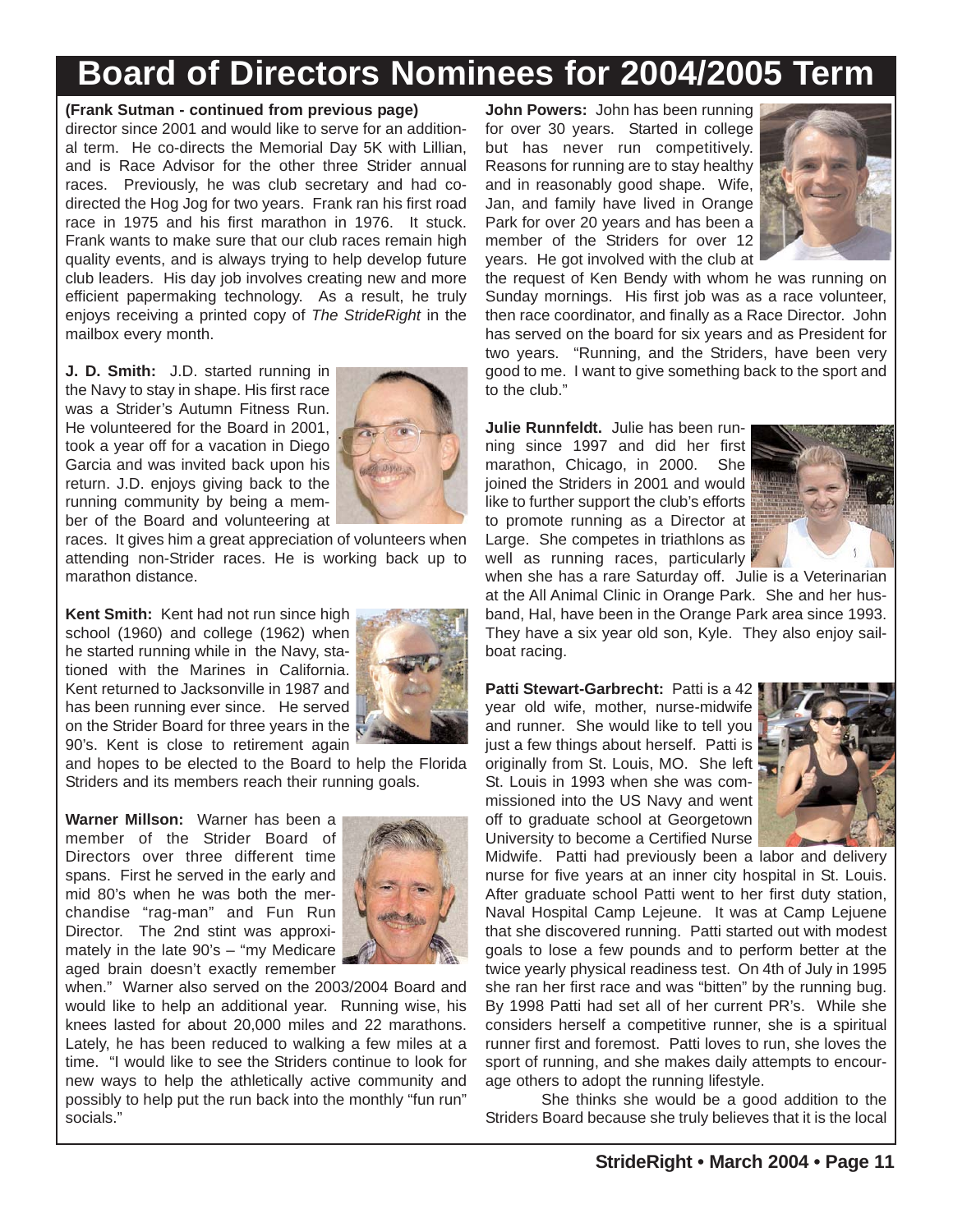# **Board of Directors Nominees for 2004/2005 Term**

**(Patti Stewart-Garbrecht - continued from prior page)** running club that makes running and racing a sport for all to enjoy. The running club encourages people of all shapes and sizes and from all walks of life to run for health, run for happiness, and to be a part of the Big Running Family.

**Jeanie Wilson:** Jeanie is from Anderson, Indiana and a graduate of Indiana State University in 1987. She moved to Clearwater, Florida where she met Ken and married on Christmas Eve 1989. They moved to Jacksonville in 1997 and Jeanie began teaching 8th grade Physical Education at Green Cove Springs Junior High. She also coaches volleyball and Track & Field. Jeanie competed in Sprint Triathlons before catching the Marathon bug. She has five Marathons under her belt including Disney, Jacksonville (3), and 2003 Marine Corp. Her favorite running route is any Sunday morning run with Miller McCormick's group out of San Jose C.C. Jeanie's favorite race is the Paul DeBuryn 30K in Ormond Beach.

**Ken Wilson:** Ken is originally from Rochester, New York and graduated from Paul Smiths College and Platsburgh State up in the Adirondacks with a degree in Forestry and English Literature. He met Jeanie in Clearwater and married on Christmas Eve 1989. Before moving to Jacksonville, Ken competed in Triathlons for 10 years with the Clermont Series as a favorite. After relocating to Jacksonville to attend Law School, he went back to concentrating on running and completed 4 Marathons including Disney, Jacksonville (2), and 2003 Marine Corp. His favorite race is the Paul DeBuryn 30k in Ormond Beach. Ken is currently an Attorney for Fagan and Broussard in Orange Park.

# **Running Shoe Loyalty: Buyer Beware by James Raia (visit www.jamesraia.com)**

Like favorite courses or training partners, runners often remain loyal to shoe brands. But the running shoe industry has changed so drastically in recent years, it's wise to consider new brands and styles to help avoid injuries.

"There has been a major shift in brand loyalty,'' said J.D. Denton, a Northern California retailer and journalist who has been writing shoe reviews for more than a decade. ''Part of it is that there are a lot of newer runners and runners coming back to the sport after years away. They're more open to trying new brands and not as locked into old habits.''

Another major reason to consider a new brand is the frequency of style changes. When once manufacturers kept styles in circulation for many years, it's rare to find styles today that remain on store shelves or available via mail orders or in the internet for more than one year.

"If you find a shoe you like, it might not be available the next time you look for the same pair,"said Denton, owner of the Davis location of the national Fleet Feet chain. "There's also a lot of fashion involved in the shoe industry these days. A lot of running shoes are being purchased by people who don't run.''

Two of the most popular shoe brand names - Nike

and Asics- provide two good examples of how the industry is changing. Nike once sold more than 50 percent of all running shoes, but its market share has substantially dropped.

According to Denton, Nike running shoes sales are leaning toward the fashion end of the industry, with styles sometimes changing within a one-year time frame. Asics, however, maintains many of its most popular shoe characteristics in new styles.

"Every time a company introduces a new style, it's going to alienate some long-time wearers and it's going to win over a few new customers," said Denton. ''But in the case of Asics it's one of the companies that has had success keeping its styles consistent over the years. But if it changes one characteristic, the shoe might no longer be the proper shoe for you.''

Additionally, experienced runners should consider that their feet change in width and in other ways as they age. As such, one brand of shoe that may have fit perfectly for years, may no longer be the proper shoe.

Perhaps another factor in the changes in the running shoe industry is an increased public awareness in the importance of proper footwear.

As stated in a recent issue of Running & FitNews,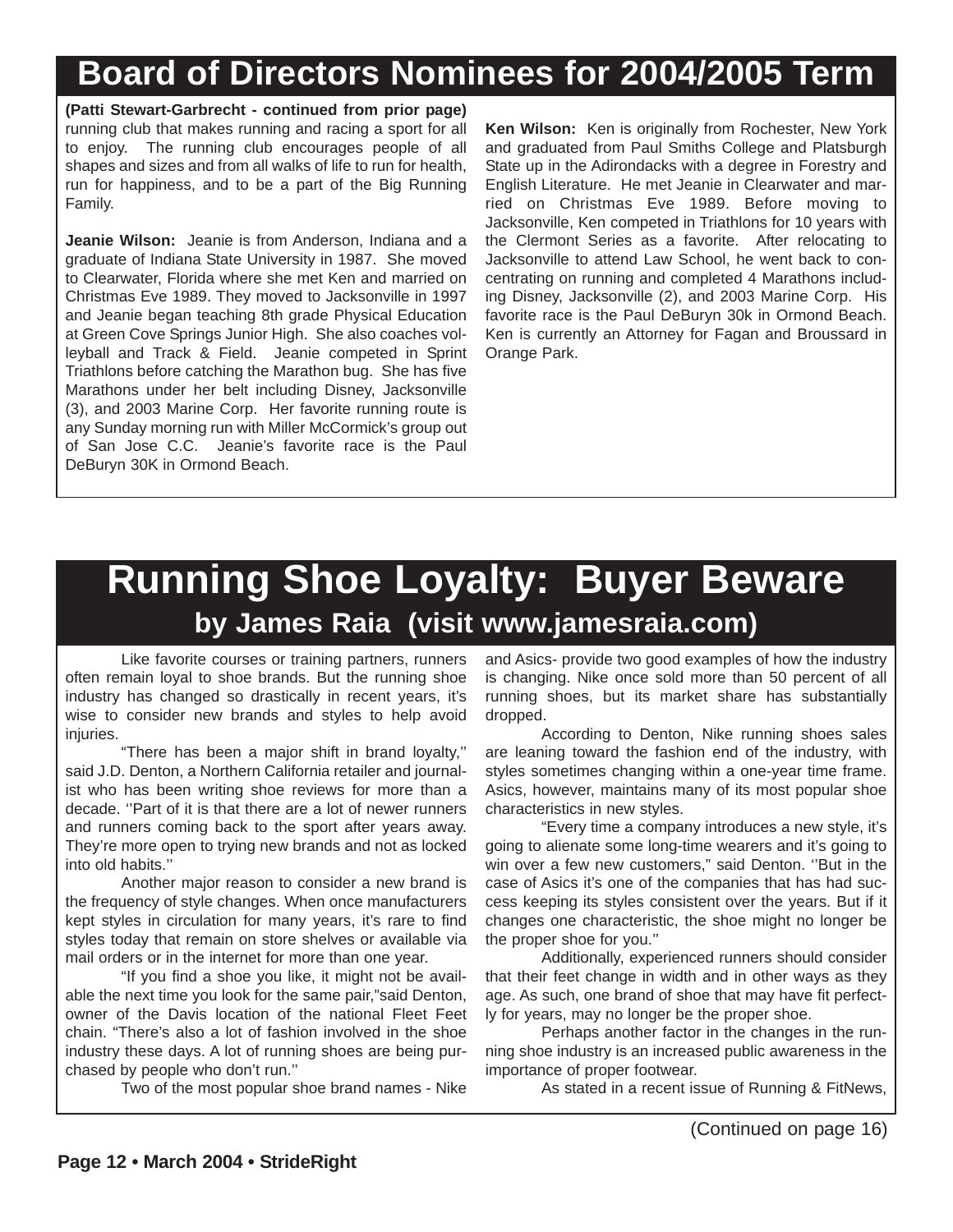# **Fun for the Whole Family at the Strider Annual Picnic - Sunday, March 7th!**

Mark your calendars now for Sunday March 7, 2004 at 1:00 PM and come to the St. Johns Country Day School off Doctors Lake Drive (about 2.5 miles from Kingsley) in Orange Park. This event is complimentary for all Florida Striders and their guests and is always a good time. Here's the plan:

1:00 PM: Arrive, park, drop off your covered dish, set up your favorite folding furniture (there will be lots of picnic tables there) and get ready for a good time.

1:15 PM: Hash Run! This year's activities include the return of the famous adult HASH RUN…an adventure run featuring a hare (the leader), flour (to mark the course,) twists and turns, and the unexpected. Come prepared for a running escapade! Other adult activities will include basketball and volleyball.

1:30 PM until …: Good Food! Hamburgers, hot dogs, and garden burgers with all the trimmings will be provided by the club, along with beverages. The most delicious part of these picnics are the covered dishes brought by the many excellent cooks and bakers in the club. Please bring a dish to share and some comfy chairs to sit on. We will begin eating at 1:30.

2:15 PM: Election of the Board of Directors: We have a slate of nominees for the new Strider Board of Directors (please see the biographies provided beginning on page 6) which require your approval following lunch. The election should start about 2:15. We keep the business portion brief.

2:30 PM: Fun for the Kids! Planned activities include a Fun Run and organized games

For more information or to volunteer at the picnic, please contact Lillian Lawless,

Vanessa Boyd, Dottie Cahill, Tanys Carere or Karin Glenn. Their numbers and emails are listed on Page 3 under "Board of Directors & Key Members."



# **Don't Miss the Fun at Our Strider River Run Tent - Saturday, March 13th!**

Whether this is your first River Run or you've never missed one, you will enjoy the experience much more thanks to the Strider's Tent. Our fearless coordinator, Stan Scarlett, and his cadre of volunteers, provide the following for Striders and their guests:

- Private Port-A-Let's
- Dressing area
- Covered tent to stow your stuff
- Pre-race group stretch
- Sodas and water (Please bring your own "Adult" Beverages)
- A great place to tell post race stories, lies, & such while enjoying great food

**What You Need:** Please bring along a dish to share for after the race and some folding furniture and you are set.

**Location:** We'll be located in the Fairgrounds, however, the final spot for our tent is a bit uncertain as of this writing. We will probably be very close to last year's location, near the corner of Duval and Franklin Street.You'll spot the Strider Banner on the tent. We will try to get out an update on the final location via our e-news email list.

**Time:** Volunteers will be there at 6:00 to set up. Runners who are not part of Stan's Tent Volunteers should arrive no earlier than 6:30, and no later than 7:30 (nobody needs the stress of being stuck in traffic on race morning.) When in doubt, leave home early. Race starts at 8:30.

**Like to help?:** Give Stan a call at 994-2687.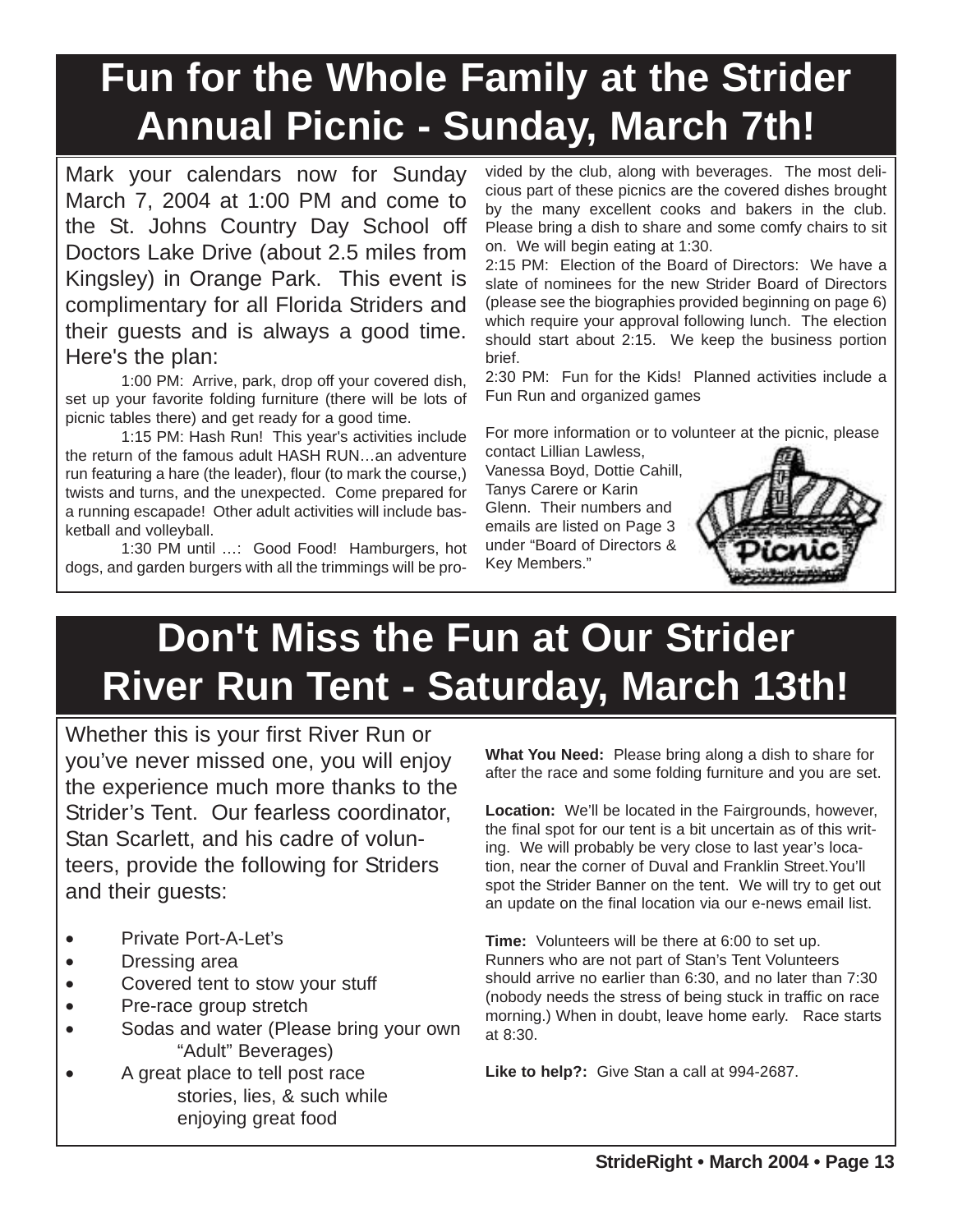# **STRIDERS AT THE RACES** ACE RESULTS **To get your race results published, email StriderResults@aol.com**

**SHANDS SUPERBOWL 5K** Alltel Stadium January 24, 2004

John Craddock 19:58 1st A/G Kathy Murray 21:51 1st A/G Matt Ross 22:04 2nd A/G Bonnie Brooks 22:11 2nd A/G Brian Murray 22:17 3rd A/G Randy Arend 22:17 3rd A/G Tom Zicafoose 22:20 John Gauer 24:07 3rd A/G Chuck Bryner 24:33 Ed Kelly 26:12 Gordon Slater 27:19 Tom Sullivan 28:41 Barbara Whitter 34:34 Dennis Lane 32:41 3rd A/G Al Saffer 32:50 1st A/G (by default)) Brenda Schwelling 35:04 Joe Connolly 36:33 Linda Brown 43:46 2nd A/G

#### **BANK OF AMERICA GASPARILLA DISTANCE CLASSIC 15K Tampa** January 24, 2004

| Len Ferman         | 52:48 Masters |
|--------------------|---------------|
| Hernando DeSoto    | 1:11:48       |
| Susan Harms        | 1:15:21       |
| JD Beck            | 1:21:18       |
| David Hastings     | 1:25:33       |
| <b>Bob Tatum</b>   | 1:26:13       |
| <b>Zully Lopez</b> | 1:31:59       |
| Kent Smith         | 1:37:58       |
| Trish Kabus        | 1:50:30       |
|                    |               |

#### **GASPARILLA DISTANCE CLASSIC 5K**

| JD Beck       | 27:52 |
|---------------|-------|
| Lewis Buzzell | 24:23 |
| Trish Kabus   | 48:16 |
| Kent Smith    | 48:18 |
|               |       |

#### **HOPS MARATHON** Tampa January 25, 2004

Kent Smith 5:15:15 Trish Kabus 6:23:18

#### **HOPS HALF MARATHON**

JD Beck 2:04:40

**MATANZAS 5K** St. Augustine January 31, 2004

John Metzgar 15:53 Masters Len Ferman 16:35 1st A/G Karin Glenn 18:05 2nd A/G PR Bill Dunn 18:18 3rd A/G Page Ramezani 18:24 1st A/G Bernie Candy 19:15 2nd A/G John Craddock 19:20 Nicholas Jongebloed 19:25 Karl Gutekunst 19:28 Denise Metzgar 19:48 1st A/G Brian Smith 20:O2 Bruce Holmes 20:04 3rd A/G Randy Arend 20:11 Steve O'Brien 20:23 Cynthia Lyons 20:44 2nd A/G Frank Frazier 20:48 2nd A/G Wendy Patterson 21:00 4th A/G Paulette Butler 21:12 1st A/G Kim Ball 21:20 4th A/G Thom Henkel 21:21 3rd A/G Kathy Murray 21:26 5th A/G Konner Sawicki 21:39 Lisa Sullivan 21:40 4th A/G Robert Glenn 21:41 Kimberly Patterson 21:41 5th A/G Matt Ross 21:42 5th A/G Mora Sova 21:46 George Hoskins 22:04 Bonnie Brooks 22:07 Tom Zicafoose 22:09 Sharon Lucie 22:18 2nd A/G Paul Berna 22:24 Susan Harms 23:19

Kent Smith 23:33 Steve Lucie 23:46 John Gauer 23:55 Ben Holland 24:18 Claudia French 24:22 Leslie Doucette 24:37 Bobby Green 24:40 Ken Bendy 24:51 Nancy Harms 24:51 2nd A/G Craig Harms 24:52 Vicky Connell 25:18 Roy Wood 25:34 David Ferman 25:43 3rd A/G Jim Kehr 26:08 JD Beck 26:05 John Aimone 26:56 1st A/G Gordon Slater 27:28 Tom Sullivan 27:51 Zully Lopez 28:20 Shirley Henkel 28:37 Bob Moyer 28:50 Freddy Fillingham 29:16 Barbara Whitter 30:07 Charles Desrosier 30:25 Jack Stanley 31:25 Joe Blewett 31:25 Margaret Tyburski 31:28 Burness Morris 31:30 Hal Higdon 31:44 Dennis Lane 31:56 4th A/G Laurie Riccardi 32:09 Trish Kabus 32:23 Al Saffer 32:59 Nadine Thomas 34:00 George Coombes 35:53 5th A/G Norma Wasson 36:13 1st A/G Dick Miller 37:31 Sally Sawicki 37:44 Marie Bendy 35:52 Patt McEvers 35:53 Brenda Schwelling 38:04 Rose Higdon 38:43 Diane Aimone 40:14 1st A/G Francis Belonge 46:31 3rd A/G

(Continued on Page 15)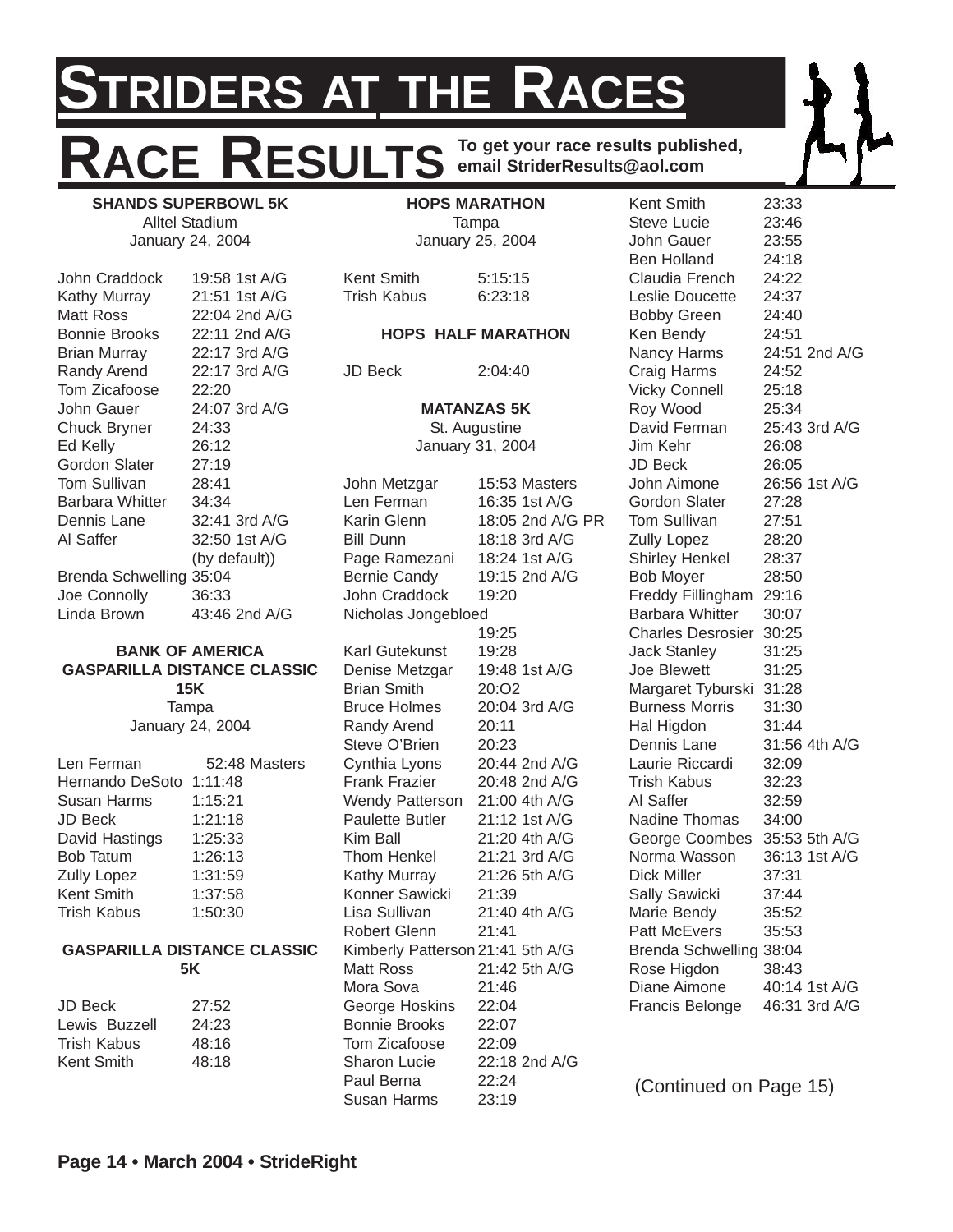# **STRIDERS AT THE RACES** RESULTS To get your race results published, **email StriderResults@aol.com**

**OCALA MARATHON Ocala** February 1, 2004

Sung Ho Choi 3:05:16 1st A/G

#### **OCALA HALF MARATHON**

| Patrick McKeefery 1:38:16 3rd A/G |                 |
|-----------------------------------|-----------------|
| <b>Tanys Carere</b>               | 1:41:04 3rd A/G |
| <b>Hernando DeSoto</b>            | 1:44:43         |
| Stephanie Griffith                | 1:44:43 3rd A/G |
| Elfrieda Wyner                    | 1:46:06 1st A/G |
| Danny Weaver                      | 1:49:13         |
| Melinda Terry                     | 1:59:50         |
| <b>Kent Smith</b>                 | 2:03:39 3rd A/G |
| <b>Kevin Terry</b>                | 2:03:55         |
| <b>Trish Kabus</b>                | 2:48:53         |

#### **MIAMI TROPICAL MARATHON**

Miami February 1, 2004

| Augie Leone    | 4:42:27 2nd A/G |
|----------------|-----------------|
| Robert Grimmig | 4:46:05         |

#### **FLATLANDERS CHALLENGE 10K**

**Brooksville** February 7, 2004

Gary Ledman 56:43

#### **GIRL SCOUT COOKIE RUN 5K** St. Augustine

February 7, 2004

| <b>Bill Phillips</b>   | 17:52 Masters   |
|------------------------|-----------------|
| <b>Anthony Truitt</b>  | 18:44 1st A/G   |
| <b>Bernie Candy</b>    | 19:21 1st A/G   |
| Paul Berna             | 22:10 1st A/G   |
| Kent Smith             | $25:03$ 2nd A/G |
| Vicki Choinski         | 27:44 2nd A/G   |
| <b>Tom Sullivan</b>    | 28:33           |
| Bo Holub               | 29:33 1st A/G   |
| Freddy Fillingham      | 29:56           |
| <b>Barbara Whitter</b> | 30:00           |
| <b>Nadine Thomas</b>   | 31:32           |
|                        |                 |

**WINTER BEACH RUN 10 MILE** Jax Beach February 8, 2004

John Metzgar 58:51 Frank Sutman 1:03:14 2nd A/G Karin Glenn 1:03:57 1st Fem Bill Dunn 1:08:30 Bernie Candy 1:09:22 1st A/G Patrick Gaughan 1:09:50 1st A/G Denise Metzgar 1:09:55 1st A/G Steve O'Brien 1:11:47 Paul Geiger 1:12:25 2nd A/G Danny Suber 1:14:27 Frank Frazier 1:14:28 1st A/G Terry Sikes 1:14:37 Patrick McKeefery 1:14:47 Wendy Patterson 1:16:29 Del Conner 1:17:24 Paulette Butler 1:17:26 1st A/G Steve Bruce 1:17:42 Matt Ross 1:17:42 3rd A/G Kathy Murray 1:17:48 2nd A/G Gary Hallett 1:18:48 Stephanie Griffith 1:19:46 2nd A/G Thom Henkel 1:20:26 Paul Berna 1:21:14 Dan Ovshak 1:23:21 Danny Weaver 1:23:48 3rd A/G Robert Glenn 1:23:49 Claudia French 1:26:33 John Gauer 1:27:27 Kellie Howard 1:29:05 Bernie Gross 1:29:10 Kent Smith 1:29:30 Melinda Terry 1:29:30 Ken Bendy 1:29:44 JD Beck 1:29:45 Everett Crum 1:29:46 1st A/G David Kelly 1:30:49 Randy Pullo 1:30:55 Augie Leone 1:31:00 1st A/G Kwan Supapan McCall 1:31:04 1st A/G Kevin Terry 1:31:08 George Hoskins 1:31:39 John Bowsman 1:31:58 Janet Lavoie 1:32:03 Ben Holland 1:35:06

Kitty Spilman 1:35:25 Gordon Slater 1:36:27 Ed Kelly 1:36:43 Roxanne Slater 1:37:32 Vicki Choinski 1:40:08 John Aimone 1:40:14 Allyson Deihl 1:43:34 Carol Palmer 1:43:38 Chuck Bryner 1:48:28 Started 16:08 late…Waaahhh Trish Kabus 2:02:02 Al Saffer 2:11:00

#### **WINTER BEACH RUN 5 MILE**

| Ray Garcia                      | 34:05 1st A/G   |
|---------------------------------|-----------------|
| Karl Gutekunst                  | 34:19 3rd A/G   |
| Rexx Wier                       | 35:08 1st A/G   |
| David Stanley                   | 35:52 3rd A/G   |
| <b>Brian Smith</b>              | 35:44 4th A/G   |
| Rodney Smith                    | 35:54 3rd A/G   |
| Lisa Sullivan                   | 36:34 1st A/G   |
| Craig Harms                     | 37:53           |
| <b>Bonnie Brooks</b>            | 38:27 3rd A/G   |
| Harry Edwards                   | 42:21 2nd A/G   |
| <b>Bobby Green</b>              | 43:31           |
| Jonie Davis                     | 47:07           |
| Tom Sullivan                    | 47:22           |
| Shirley Henkel                  | 50:45           |
| Paul Kelley                     | 51:07           |
| Leo Sheckells                   | 51:08           |
| Mary Ann Bolin                  | 51:29           |
| Charles Desrosier 52:01 1st A/G |                 |
| Freddy Fillingham               | 52:31           |
| <b>Denise Williams</b>          | 54:04           |
| <b>Bill Mitchell</b>            | 54:16           |
| Hal Higdon                      | 54:21 1st A/G   |
| <b>Barbara Whitter</b>          | 56:31           |
| Beth Bolin                      | 59:47           |
| Susan Stanley                   | 1:04:03         |
| Brenda Schwelling 1:04:04       |                 |
| Dot Mitchell                    | 1:18:49 1st A/G |
|                                 |                 |

(Continued on Page 16)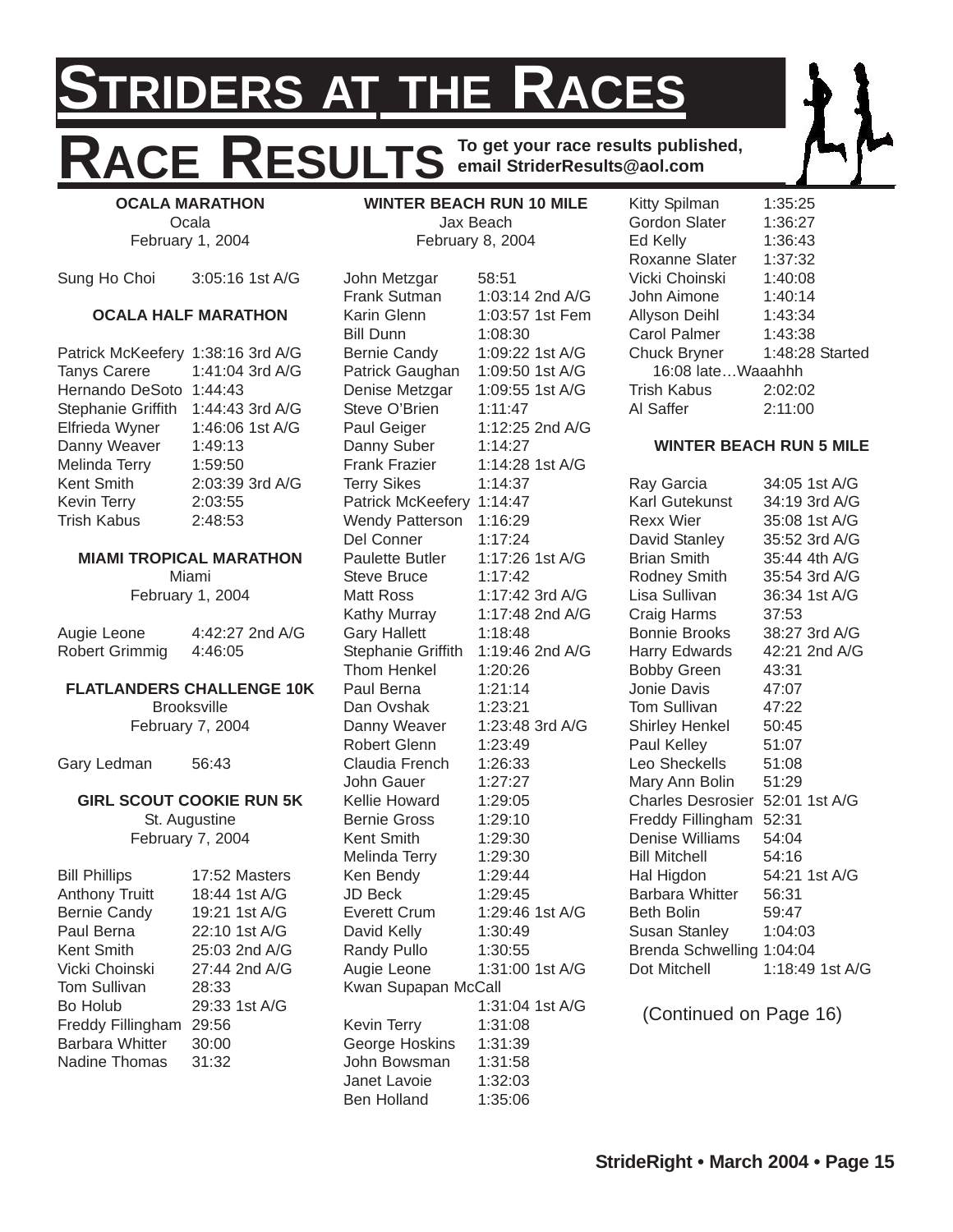# **IDERS AT THE RACES ESULTS** To get your race results published, **email StriderResults@aol.com**

**HOLY SPIRIT FAMILY 5K Jacksonville** February 14, 2004

| <b>Anthony Truitt</b>            | 18:24 2nd O/A |
|----------------------------------|---------------|
| Patti Smith                      | 23:42 1st A/G |
| Roberta Thomlinson 24:22 1st A/G |               |
| <b>Barbara Whitter</b>           | 29:52 2nd A/G |

#### **GINGER FANNIN KING COUPLES 5K RELAY**

Jax Beach February 14, 2004

Kathy Murray 23:07

Douglas Tillett 23:55 Combined 47:02 9th O/A Jeannie Wilson 25:35 Ken Wilson 25:10 Combined 50:45 14th O/A Rosalind Hoffman 29:29 Steve O'Brien 21:39 Combined 51:08 17th O/A Shirley Henkel 30:31 Thom Henkel 23:29 Combined 54:00 19th O/A Barbara Whitter 31:57 Bobby Green 23:52 Combined 55:40 21st O/A Claudia French 25:02

Slough 34:09 Trish Kabus 34:03 Kent Smith 26:51

Combined 59:11 26th O/A Combined 1:00:54 27th O/A

#### **SIDNEY LANIER BRIDGE RUN 5K**

Brunswick, GA February 14, 2004

Jim Kehr 29:27 JD Beck 29:42 2nd A/G Irene Herbertson 42:52 1st A/G

# **Running Shoe Loyalty ... (Continued from Page 12)**

"As runners we know our first line of defense against overuse injuries is a good-quality, low-mileage running shoe."

The lead article in the monthly newsletter of the American Running Association (ARA) in Bethesda, Md., continues, "But it is not only our job to buy the right pair but also to replace them regularly and to check shoes for defects."

The article, written by Bruce Wilk, director of Orthopedic Rehabilitation Specialists in Miami, Fla., reiterates the basic but often overlooked function of running shoes.

"The main purpose behind a running shoe is to hold your foot stable and to provide shock absorption," writes Wilk. "Defective running shoes that don't hold your feet in a neutral position may accentuate preexisting biomechanical problems."

Finally, because of increased sales and changing styles, runners need to be more aware of the possibility of shoe defects.

One simple test is to place a new pair of shoes on a flat surface and hold the top of the shoe while rocking in it (in) and out. Shoe should remain even and not roll.

The ARA recommends checking shoes throughout their entire "life," which should be 300-500 miles.

"Taking the time to inspect your shoes is a good habit that may help your risk of injury,"comments ARA advisor Douglas Tumen, a podiatrist in Kingston, N.Y. "Although most shoe manufacturers do their best to uphold the highest levels of quality control, it is up to the runners to be the final inspector." …

**Like to save some expense? Do color pictures & graphics appeal to you? Please try the email version of the StrideRight Newsletter (a pdf file). Just drop Tanys a note at tcarere@hotmail.com or call 880-4414.**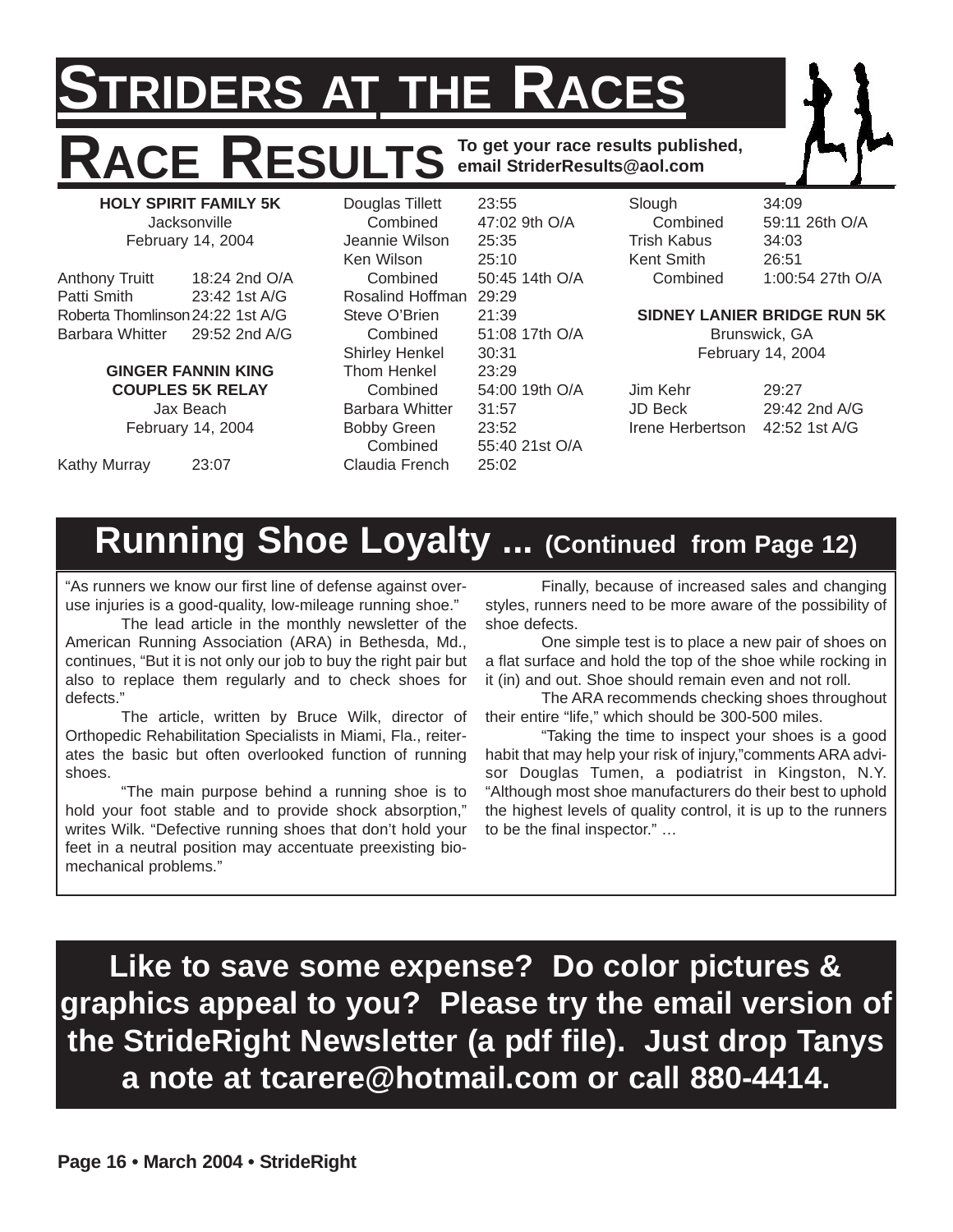# **MILE MARKER MUSINGS By Robert Glenn**

There was lots of racing going on during the deepest, darkest depths of our Floridian winter. I know our brethren to the north don't think that 40 Fahrenheit is cold but they haven't had their blood thinned by years of easy living.

First up is the **Shands Superbowl 5K,** run at Alltel on the 24th of January. Our fastest male Strider was **John Craddock** with a 19:58 and first in his age group. Fastest female Strider was **Kathy Murray,** who clocked a 21:51 and also won her age group. Lots of Striders placed in their age groups but our only other age group winner was StriderMan custodian and caretaker, **Al Saffer.** Nice running all.

The **Gasparilla Distance Classic 15K** ran in Tampa on the same day. Our very own **Len Ferman** was the masters male champion and fastest male Strider with a 52:48. Fastest woman Strider was **Susan Harms** with a 1:15:21. The associated 5K had **JD Beck** as our fastest male Strider, with a 27:52, and **Trish Kabus** as our fastest woman Strider with a 48:16.

The **Hops Marathon and Half-Marathon** was run the very next day in Tampa. **Kent Smith** ran a 5:15:15 while **Trish Kabus** finished in 6:23:18. **JD Beck** ran the half in 2:04:40. In case you guys are keeping score, that means that Kent and Trish ran a 15K and a 5K on Saturday and then a full marathon on Sunday. JD ran the same 15K and 5K, then the half-marathon. Ouch people, that is some serious running on a weekend.

The **Matanzas 5K** was run on the last day of January and had a whole boatload of Striders make the trip down to St. Augustine for this Grand Prix race. One wrinkle to the pre-race festivities was that the city decided to open up their toll collector booth (just one mind you) about 45 minutes before the start, making for a huge traffic jam trying to park. I think they finally saw the light and let people in without paying to speed things up, but you'd think they'd be a little flexible and either have two attendants or just let us park for free seeing as we'll only be there an hour or two anyway. And yes, I'm cheap (frugal, thrifty) and want my 5 dollars back. Back to the racing. **John**



**Metzgar** was our fastest male Strider and the male masters champ with a 15:53. **Karin Glenn** was our fastest female Strider and got 2nd in her age group with an 18:05. Other Striders taking first in their respective age groups included **Len Ferman, Denise Metzgar, Paulette Butler** (sporting a 1st Place Sports singlet), **John Aimone, Norma Wasson,** and **Diane Wasson.**

The **Ocala Marathon and Half-Marathon** went down in Ocala (yep) on the 1st of February. **Sung Ho Choi** was the only Strider to run the marathon and earned 1st in his age group with a 3:05:16. Nice running. **Patrick McKeefery** was our fleetest male Strider in the half with a 1:38:16 while **Tanys Carrere** was the quickest female Strider with a 1:41:04. **Stephanie Griffith** was our only Strider to win an age group, nice running.

On the 7th of February, the **Girl Scout Cookie Run 5K** was run in St. Augustine. Wonder if they got stuck for parking too? Also, does that name bring to mind images of girl scout cookie gingerbread men running down the road yelling "don't eat me, don't eat me." Okay, maybe not. **Bill Phillips** was our fastest male Strider with a 17:52 which earned him top male masters. **Vicki Choinski** was our fastest female Strider with a 27:44 (Continued on page 20)

### **Welcome New Members!**

**Welcome Back Renewing Members!**

• **William Birtley**

• **James Gray**

• **Rusty Perry**

• **John Daniels**

• **Ann Jacola**

- **Melissa Alwood**
- **Terry & Elda Bell**
- **George Coombes**
- **Elena Etter**
- **Barbara Gilbert**
- **Luis Gonzalez**
- **Joanne & Buddy Harris**
- **Benjamin Holland**
- **Jeffrey & Millie Holt/Swanger**
- **Bo Holub**
- **Gary Lewis**
- **Kay Manly**
- **George Martin**
- **Robert Meister**
- **Burness Morris**
- **Carol Palmer**
- **Dr. Radical**
- **Brenda Schwelling**
- **Kitty Spilman**
- **Stephen Whittle**
- **Joseph & Amy Young**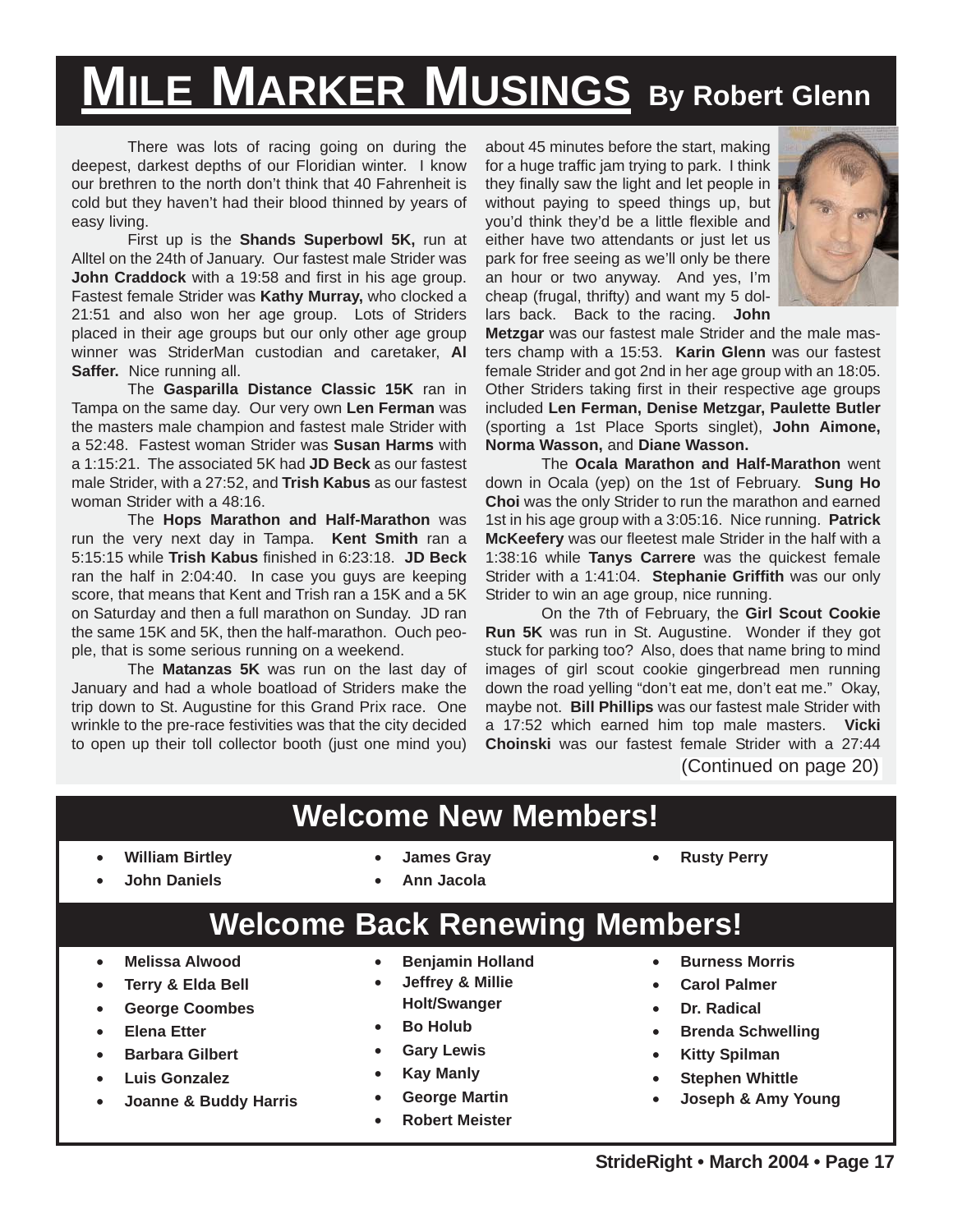**Race Calendar** 

Published as a service. Accuracy is not guaranteed. If you would like your race listed: Contact Ken Bendy, RRCA State Rep. (N. Florida) (904) 278-2926 or E-mail kbendy@aol.com.

|                  | for a NF list, with web links, see http://members.aol.com/rrcahtml/rrcacal.htm |                                   |                                                                                                                                                   |                                                                                    |  |  |  |  |  |
|------------------|--------------------------------------------------------------------------------|-----------------------------------|---------------------------------------------------------------------------------------------------------------------------------------------------|------------------------------------------------------------------------------------|--|--|--|--|--|
| <b>DATE</b>      | <b>EVENT</b>                                                                   | <b>TIME</b>                       | <b>LOCATION</b>                                                                                                                                   | <b>CONTACT</b>                                                                     |  |  |  |  |  |
| *Feb 28          | <b>Ortega River Run 5 Mile</b>                                                 | $8:30$ a.m.<br>*corrected<br>time | St. Marks School, Ortega Blvd,<br>Jax                                                                                                             | 904) 739-1917                                                                      |  |  |  |  |  |
| Mar <sub>6</sub> | Fleming Island 5K                                                              | 8:00 a.m.                         | Thunderbolt Elem. School,<br>Fleming Island Plantation<br>Orange Park                                                                             | $(904)$ 284-1808                                                                   |  |  |  |  |  |
| Mar. 13          | Gate River Run 15K                                                             | 8:30 a.m.                         | Alltel Stadium, Jax                                                                                                                               | $(904)$ 739-1917                                                                   |  |  |  |  |  |
| <b>Mar. 20</b>   | Performance<br>Spring Beach 5K                                                 | 12:00 Noon                        | <b>Red Cross Life Saving Station</b><br>Jax Beach                                                                                                 | $(904)$ 285-1552                                                                   |  |  |  |  |  |
| <b>Mar. 20</b>   | <b>Bud Light Lighthouse 5K</b>                                                 | 4:30 p.m.                         | Lighthouse, Anastasia Island, St.<br>Augustine                                                                                                    | $(904) 824 - 3939$                                                                 |  |  |  |  |  |
| <b>Mar. 21</b>   | St. Patty's Day 10K/5K                                                         | 8:00 a.m.                         | <b>Evergreen Cemetery</b><br>N. Main Street, Jax                                                                                                  | $(904)$ 739-1917<br><b>First Place Sports</b>                                      |  |  |  |  |  |
| <b>Mar. 27</b>   | Spartan Run 5K                                                                 | 8:00 a.m.                         | St. Johns Country Day School<br>3100 Drs. Lake Dr., Orange Park                                                                                   | $(904)$ 269-6214                                                                   |  |  |  |  |  |
| <b>Mar. 27</b>   | West Niler 3 Miler                                                             | 8:00 a.m.                         | <b>Brain Institute at Shands</b><br>Gainesville                                                                                                   | $(352)$ 374-8491<br>afelty@yahoo.com                                               |  |  |  |  |  |
| Apr. $3$         | Navy Run 10K                                                                   | $7:30$ a.m.                       | <b>NAS Jacksonville</b><br>Civilians must be accompanied<br>by Military or DOD ID Card<br>Holders. Vehicles must have<br>DOD Decal for base entry | $(904) 542 - 3518$<br>dmillhol@nasjax.navy.mil<br>1st Place Sports                 |  |  |  |  |  |
| Apr. $3$         | Performance<br>Springin' the Blues 5K                                          | 10:30 a.m.                        | <b>Red Cross Life Saving Station</b><br>Jax Beach                                                                                                 | $(904)$ 285-1552                                                                   |  |  |  |  |  |
| Apr. 10          | Easter Beach Run 4 Mi.                                                         | 3:30 p.m.                         | Daytona Beach                                                                                                                                     | (386) 248-DBTC                                                                     |  |  |  |  |  |
| <b>Apr. 17</b>   | <b>Run to the Sun 8K RRCA</b><br><b>State Championship</b>                     | 8:00 a.m.                         | <b>Orange Park Kennel Club, US</b><br>17S & Wells Rd, Orange Park                                                                                 | $(904)$ 268-8392<br>HartRoss@bellsouth.net<br><b>Florida Striders Track Club</b>   |  |  |  |  |  |
| Apr. 24          | Performance<br>BeachFest 5K                                                    | 10:00 a.m.                        | Red Cross Life Saving Station<br>Jax Beach                                                                                                        | $(904)$ 285-1552                                                                   |  |  |  |  |  |
| <b>May 31</b>    | <b>Memorial Day 5K</b>                                                         | 8:00 a.m.                         | <b>Spring Park,</b><br><b>Green Cove Springs</b>                                                                                                  | $(904)292 - 1399$<br>lawless@bellsouth.net<br><b>Florida Striders Track Club</b>   |  |  |  |  |  |
| <b>Sep. 11</b>   | <b>Autumn Fitness 5K</b>                                                       | 8:00 a.m.                         | <b>Orange Park Kennel Club, US</b><br>17 & Wells Rd, Orange Park                                                                                  | $(904) 268 - 6272$<br>stanscarlett@msn.com<br><b>Florida Striders Track Club</b>   |  |  |  |  |  |
| <b>Nov. 6</b>    | Hog Jog 5K                                                                     | 9:00 a.m.                         | <b>Ronnie VanZant Park</b><br><b>Sandridge Road</b><br>Lake Asbury (Middleburg)                                                                   | $(904) 728 - 6830$<br>Stevebruce@comcast.net<br><b>Florida Striders Track Club</b> |  |  |  |  |  |

# **Want to Really Enjoy A Race?**

**Sure, running races is great and I recommend it highly. However, if you want to really enjoy a race you have got to try volunteering or come back for more if you are a veteran. Some of the perks are: 1) You feel really good afterwards; 2) You**

**see how those gazelle like creatures look as they finish (they really do have front sides); and 3) It is fun and rewarding. The Run to the Sun race director could use your help. Please call Rebecca Brown at 954-7875 (work) or 388-4245 (evenings.)**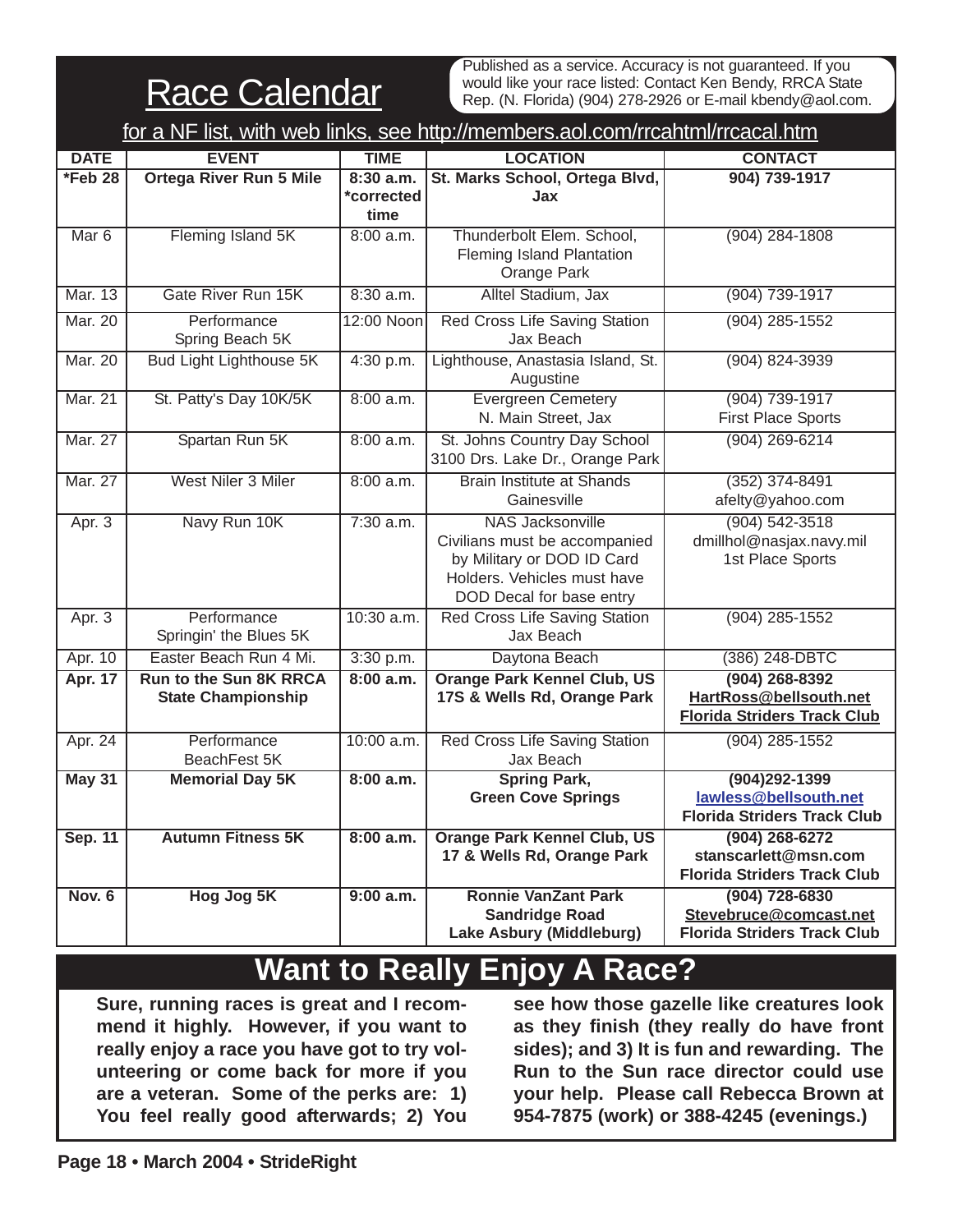# **GROUP TRAINING RUNS**

| <b>DAY</b>       | <b>TIME</b> | <b>DISTANCE</b>          | <b>JACKSONVILLE AREA</b>                          | <b>CONTACT</b>                            |
|------------------|-------------|--------------------------|---------------------------------------------------|-------------------------------------------|
| <b>Sunday</b>    | $6:30$ AM   |                          | 5 to 10 Mi. Various Atlantic Beach Sea Turtle     | Jakson Badenhoop (904) 285-1552           |
|                  |             | pace groups              | llnn                                              | jaksonba@ilnk.com                         |
| <b>Sunday</b>    | 6:30 AM     | l6 to 20 Mi. Various     | <b>Orange Park Sun Tire</b>                       | Hardie Alexander (904) 264-5154           |
|                  |             | pace groups              | <b>Blanding Blvd.</b>                             | halex1953@aol.com                         |
| <b>Sunday</b>    | 10:00       | 3-8 Mi. Trail Run        | <b>Ponte Vedra Guana State</b>                    | Craig O'Neal (904) 285-9097               |
|                  | АM          |                          | Park                                              | autofinanceman@yahoo.com                  |
| Monday           | $6:30$ PM   | 3 to 7.5 Mi. Easy        | <b>Jacksonville Gazebo Mall</b>                   | Bernie Gross (904) 272-5995               |
|                  |             | pace                     |                                                   | berniegross@juno.com                      |
| <b>Monday</b>    | 5:30 PM     | <b>6 Mi. Downtown</b>    | <b>Jacksonville Charthouse</b>                    | Karin or Rob Glenn (904) 886-4095         |
|                  |             | <b>Bridges</b>           | Rest. parking lot                                 |                                           |
| Weds.            | 5:30 PM     | <b>Interval Training</b> | Jacksonville Bolles School Bob Carr (904)743-3325 |                                           |
|                  |             |                          | San Jose Blvd.                                    |                                           |
| Weds.            | 6:00 PM     | 6.5 Mi. Easy pace        | <b>Jacksonville Boone Park</b>                    | Bernie Gross (904) 272-5995               |
|                  |             |                          | <b>Riverside</b>                                  | berniegross@juno.com                      |
| Weds.            | 6:20 PM     | <b>Varied</b>            | <b>Ponte Vedra Beach Saw</b>                      | Jakson Badenhoop (904) 285-1552           |
|                  |             | <b>Distances/paces</b>   | <b>Grass Village next to</b>                      | jaksonba@ilnk.com Call/email to confirm   |
|                  |             |                          | Flamers                                           | last minute changes                       |
| Weds.            | 6:30 PM     | 5-8 Mi. (Prediction      | <b>Ponte Vedra Beach Saw</b>                      | <b>Contact Dave Gottschalk</b>            |
|                  |             |                          | Run/JTC social 3rd Grass Village, Aqua Grill      | Email: davegott@comcast.net               |
|                  |             | Wed.)                    |                                                   |                                           |
| Thursday 6:00 PM |             | 5 Mi.                    | <b>Gracor Fitness Ctr. 1950</b>                   | <b>Brett Chepenik (904) 398-6442</b>      |
|                  |             |                          | <b>San Marco</b>                                  |                                           |
| Thursday 6:20 PM |             | Varied distances         | <b>Jacksonville Beach</b>                         | Jakson Badenhoop (904) 285-1552           |
|                  |             |                          | <b>SeaWalk Pavilion</b>                           | jaksonba@ilnk.com Call/email to confirm   |
|                  |             |                          |                                                   | last minute changes                       |
| Sunday           | 6:00 AM     | 10 to 20 Mi.             | <b>Green Cove Springs</b>                         | Jack Hayes (904)284-2105. Call to Confirm |
|                  |             | Varied pace              | Lamont & St. Johns Ave.                           | runanride@hotmail.com                     |

### **Prefer the convenience of On Line Membership, Renewal, or Race Registration? Visit Active.com. They charge \$2 for their service.**

| Please Print<br><b>Application for Membership</b><br><b>FLORIDA STRIDERS TRACK CLUB</b> |                                                                                                                                                                                                                                                                                                                                                                                                                                                                                                                                                                                                                                                                                                                                                                                                                                                                                                                                                                                                                                                                                                                                                                    | New (<br>Renewal $\bigcap$                             |                                                                     |
|-----------------------------------------------------------------------------------------|--------------------------------------------------------------------------------------------------------------------------------------------------------------------------------------------------------------------------------------------------------------------------------------------------------------------------------------------------------------------------------------------------------------------------------------------------------------------------------------------------------------------------------------------------------------------------------------------------------------------------------------------------------------------------------------------------------------------------------------------------------------------------------------------------------------------------------------------------------------------------------------------------------------------------------------------------------------------------------------------------------------------------------------------------------------------------------------------------------------------------------------------------------------------|--------------------------------------------------------|---------------------------------------------------------------------|
|                                                                                         |                                                                                                                                                                                                                                                                                                                                                                                                                                                                                                                                                                                                                                                                                                                                                                                                                                                                                                                                                                                                                                                                                                                                                                    |                                                        |                                                                     |
|                                                                                         |                                                                                                                                                                                                                                                                                                                                                                                                                                                                                                                                                                                                                                                                                                                                                                                                                                                                                                                                                                                                                                                                                                                                                                    |                                                        |                                                                     |
|                                                                                         |                                                                                                                                                                                                                                                                                                                                                                                                                                                                                                                                                                                                                                                                                                                                                                                                                                                                                                                                                                                                                                                                                                                                                                    |                                                        |                                                                     |
|                                                                                         |                                                                                                                                                                                                                                                                                                                                                                                                                                                                                                                                                                                                                                                                                                                                                                                                                                                                                                                                                                                                                                                                                                                                                                    |                                                        |                                                                     |
|                                                                                         | E-mail entertainment and the contract of the contract of the contract of the contract of the contract of the contract of the contract of the contract of the contract of the contract of the contract of the contract of the c                                                                                                                                                                                                                                                                                                                                                                                                                                                                                                                                                                                                                                                                                                                                                                                                                                                                                                                                     | <b>Annual Dues:</b><br>Family \$20<br>O<br>Single \$15 | <b>Mail Application</b><br>with dues to:<br><b>Florida Striders</b> |
|                                                                                         | Signature Signature Signature Signature Signature Signature Signature Signature Signature Signature Signature Signature Signature Signature Signature Signature Signature Signature Signature Signature Signature Signature Si                                                                                                                                                                                                                                                                                                                                                                                                                                                                                                                                                                                                                                                                                                                                                                                                                                                                                                                                     | Junior (under 18) $$10$ O<br>Senior (over 65) \$10 O   | 11058 Percheron Drive<br>Jacksonville, FL 32257                     |
| $\blacksquare$ Date $\blacksquare$                                                      | I know that running and volunteering to work in club races are potentially hazardous activities. I should not enter and run in club activities unless I am medically able and properly trained. I agree to abide by any decisi<br>cial relative to my ability to safely complete the run. I assume all risks associated with running and volunteering to work club races including, but not limited to, falls, contact with other participants, the effects of t<br>high heat and/or humidity, the conditions of the road or the traffic on the course, all such risks being known and appreciated by me. Having read this waiver and knowing these facts, and in consideration of your acceptance<br>cation for membership, I, for myself and anyone entitled to act on my behalf, waive and release the Road Runners Club of America, The Florida Striders Track Club, and all sponsors, their representatives and successors from<br>and liabilities of any kind arising out of my participation in these club activities, even though that liabilities may arise out of negligence or carelessness on the part of the persons named in this waiver. Rev. 12/01 |                                                        |                                                                     |

----------